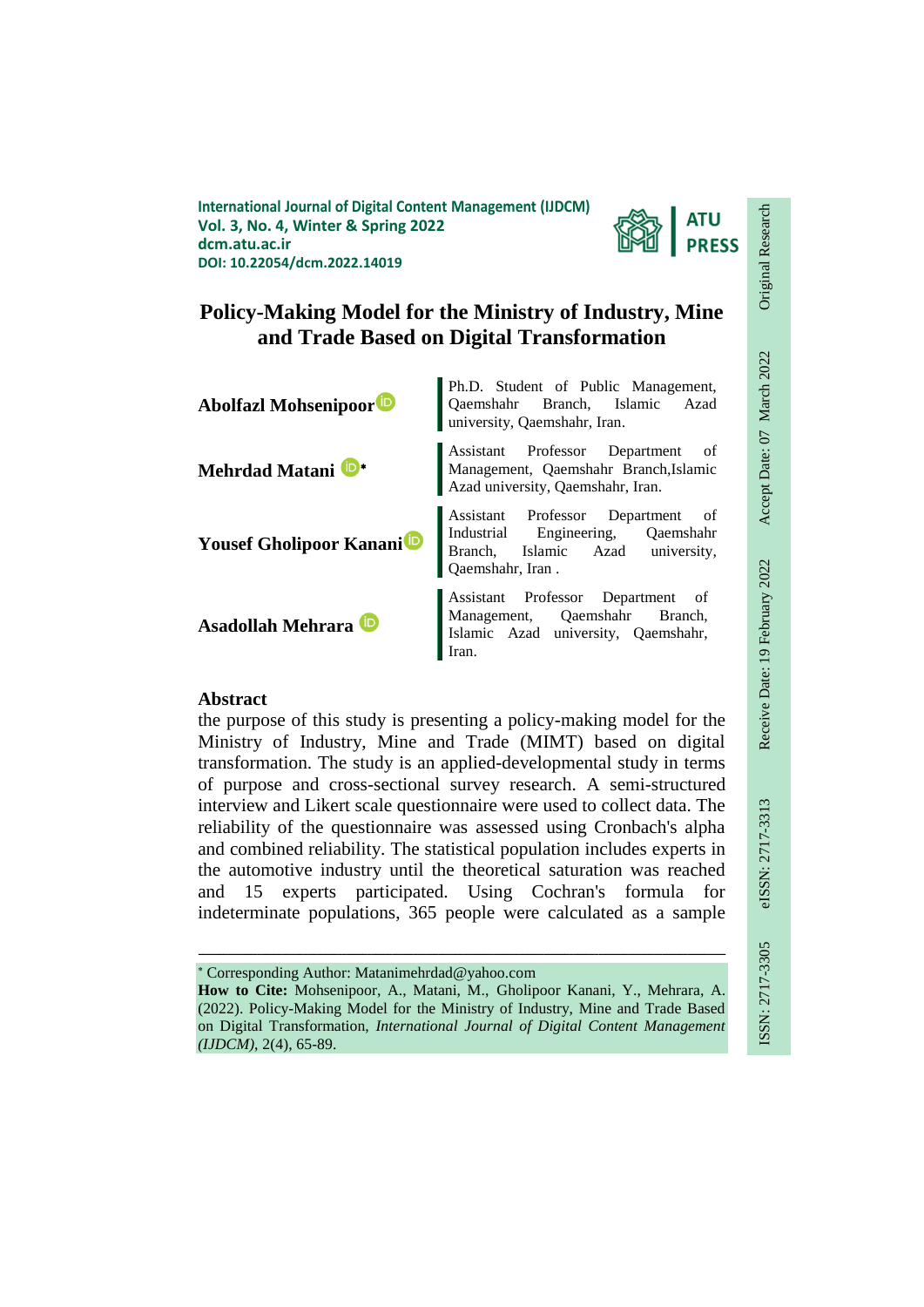and cluster sampling method. To analyze the data, the grounded theory analysis method was used to identify the research indicators, and to validate and present the final model, the structural equation modeling method and LISREL software were used. It can be acknowledged that before deciding to transform processes and enter the digital arena, it is necessary to assess the readiness of the organization as well as its human resources to accept this change. The implementation of the automotive industry policy for digital transformation will make the Ministry of Industry, Mine and Trade the digital leader in the automotive industry.

**Keywords:** Policymaking, Digital Transformation, Automotive Industry, Ministry of Industry, Mine and Trade.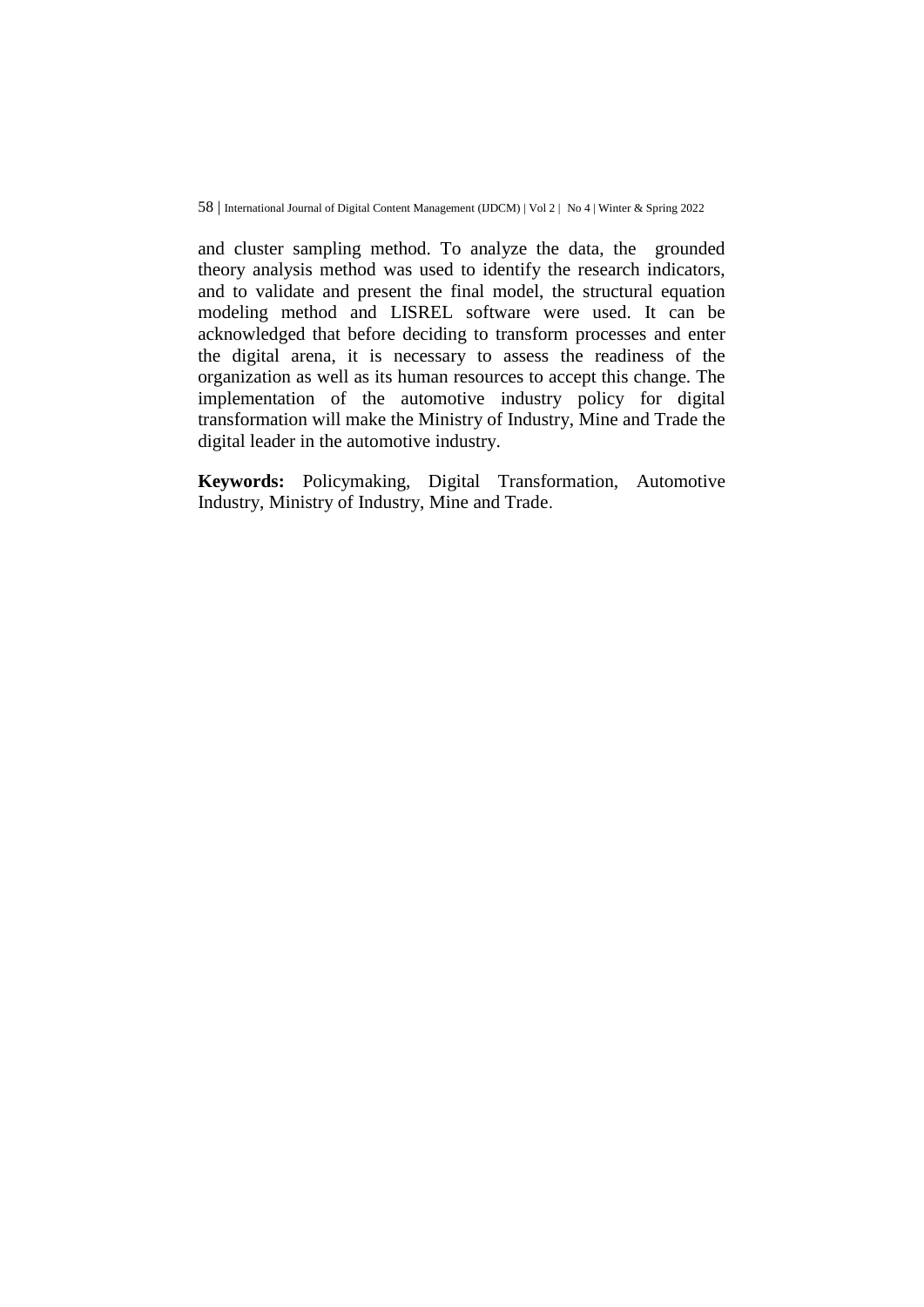### **Introduction**

The requirement of being digital is to be open-minded about reviewing your business practices and to understand where the new frontiers of value lie (Llopis-Albert et al., 2021). Digital presence must play a vital role in business and its revenue and profitability must be clear from the very beginning . The strategic automotive industry is the world's largest industry and the second-largest economic activity after banking (Rubio et al., 2020). To succeed in the new era and keep pace with market needs, automakers need to embrace new technologies and strive to satisfy customers, and create a pleasant and distinctive car buying experience. Otherwise, they will have to rely on business models and products. This has led automakers around the world to invest heavily in smart car projects, connected cars, electric car production strategies, as well as joint ventures. Meanwhile, digital market leadership is one of the most effective strategies (Winkelhake et al., 2021).

This industry has become the basis of national industries and can reflect the overall level of production of the country's industries. Adopting efficient and operational policies and guidelines is the first step to achieving the goals of this industry (Kooshan and Ebrahimi, 2021). From this perspective, the automotive industry and the two major automakers in the country, namely Saipa and Iran Khodro, have always paid special attention to the government and parliament. Governing institutions try to lead the industry to success by adopting appropriate policies (Karimpour et al., 2019). However, Iran's failure in the field of the automotive industry is obvious and various reasons have been proposed for this. One of the main reasons is the weakness of planning and coherent policies and efficient policies in the field of automobile manufacturing (Hosseini and Saei, 2017).

Iran's automotive industry has always had problems that at certain times these problems appear more and more. Every policymaker and official in different governments have had different analyzes about this industry and consequently proposed different solutions, but despite all the efforts, today we see that not only the problems have not been solved but also intensified (Fartuk and Tahmasebi, 2021). The creation of a temporary monopoly, tariff protection, and financing assistance are some of the consessions provided to the automotive industry to advance the country's economy as a driving force. However, this industry in our country has not been able to develop as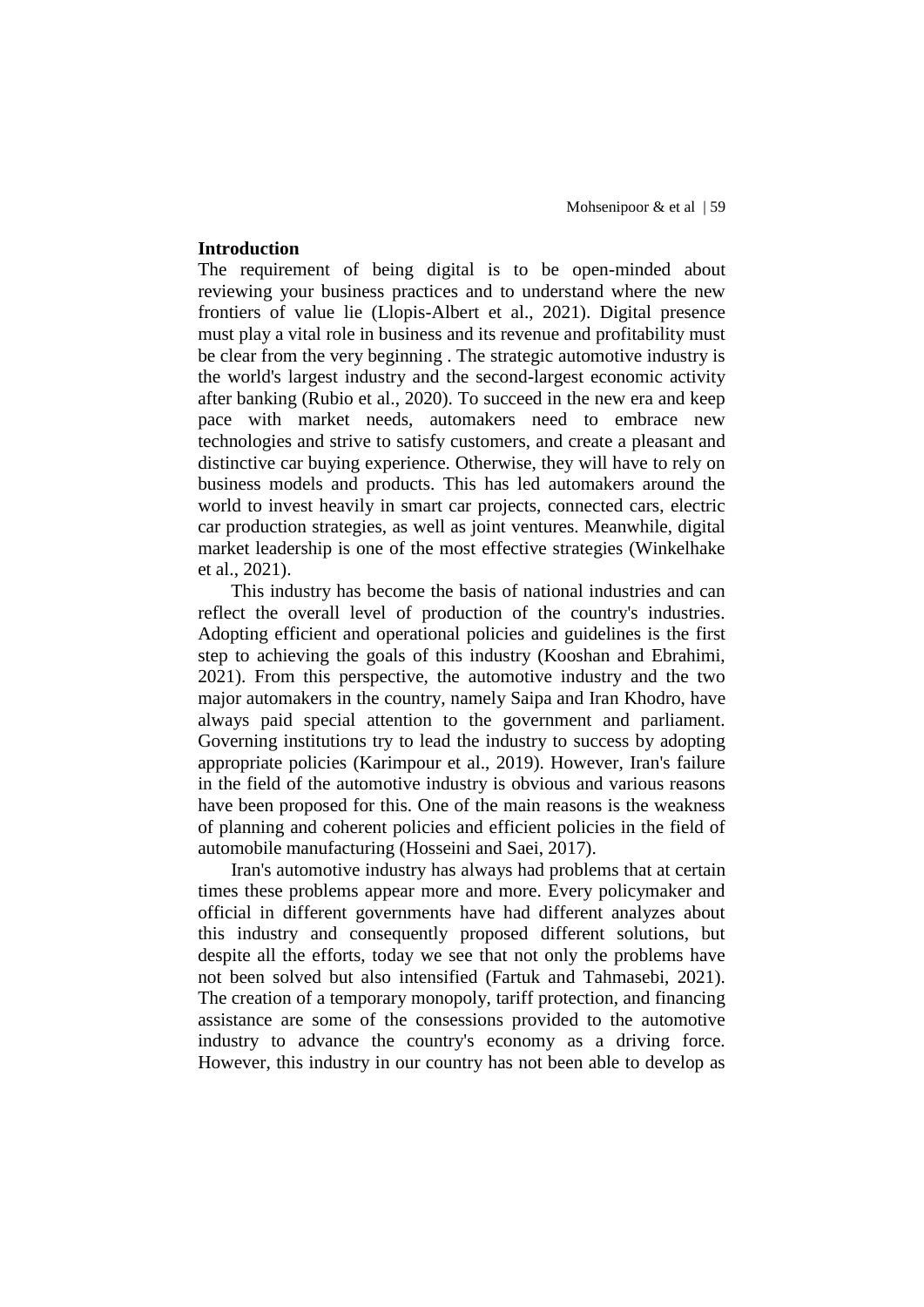it should and to catch up with global competitors. Therefore, it is necessary to review the automation policy of the automotive industry (Nadiri et al., 2019). To better understand this issue, one must first become familiar with the concept of government policy-making. "Policy" is the set of interactive decisions of an actor or a group of political actors in private sector, the choice of goals, and the means to achieve them in certain circumstances provided that these decisions are legally made within the authority of the actors. "Policy-making" involves a process that begins with the identification of an issue or subject and ends with the process of formulating, approving, implementing, and finally evaluating the policy. Thus, public policymaking goes through the same decision-making process (Afrasiabi & Maleki, 2021). "Public policy-making" is a set of decisions taken by the government in the name of the public and implemented in the form of regulations and orders and have direct or indirect effects on the lives of all citizens (Jia et al., 2021). Public policy refers to the activities of the government and the intentions that give rise to these activities. It includes everything that the government does or puts aside. It also includes political plans to implement plans to achieve social goals (Ewert, Loer & Thomann, 2021).

In order to implement macro-policies, conscious and purposeful government interventions are emerging through policy-making. Policy formulation is the process during which a valid decision is made and the definition of implementation is the process of making these decisions. There is an overlap between the development and implementation of the policy. Policy implementation is an integrated set of the interaction processes between goal setting and action to achieve the goal (Ba'idi Mofradnia et al., 2019). Policy-making is a key factor in the success of long-term plans in the public sector. Since the execution should not be separate from the editing, special arrangements should be considered in the formation of the policy. Thus, policy-making is the main agent that guarantees success in implementing macro-policies in government organizations (Figueira et al., 2018). The goal of the country's automotive activists is to provide quality products and to assure customer satisfaction (Crouch, 2018). Because car factories operate in an environment with indistinguishable products, government support is considered one of the most important tools of quality competition (Mohaqer et al., 2021). The country's regulatory bodies claim that what has been stated as the goals and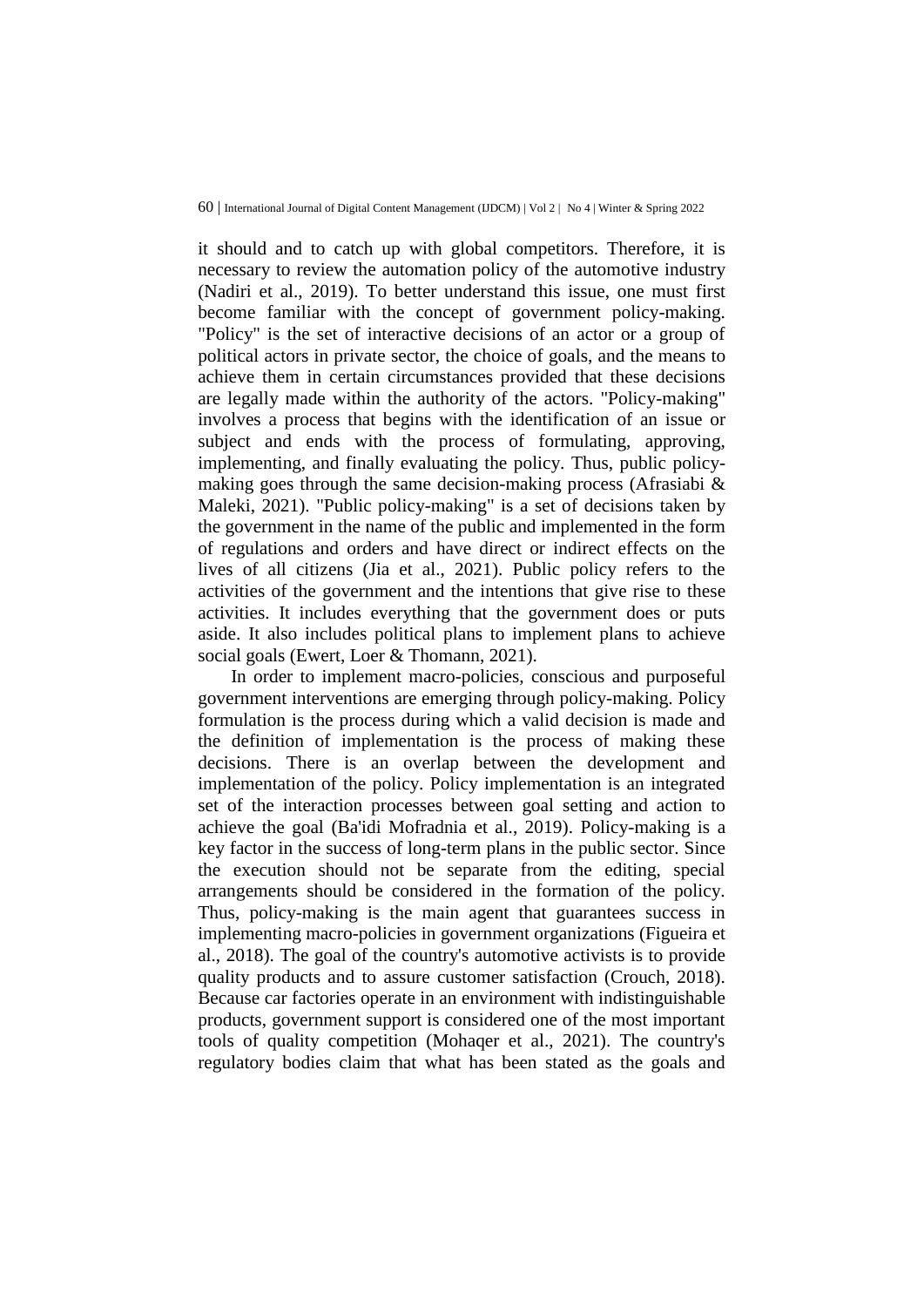policies for the development of this industry has not been achieved and that the industry is in crisis. Achieving the high goals of the automotive industry in the country requires a fundamental overhaul and recognition of an appropriate model (Ismaili et al., 2021).

As a result, it can be said that digital technologies are transforming the automotive industry and disrupting traditional business models (Kergroach, 2017). New business opportunities related to Industry 4.0 are emerging, so companies need to adapt to the new environment (Paluch et al., 2019). The lever of success in the automotive industry is policy-making, which is specifically overseen by the MIMT. Therefore, in this study, an attempt has been made to provide a model for the delineation of the MIMT based on digital transformation. For this purpose, first, the components of policymaking in this area should be identified and then the relationships between the factors should be determined.

Theoretical foundations of research

The automotive industry includes all sectors of design, development, production, marketing, and sales of motor vehicles. The group of companies and factories involved in the design, manufacture, marketing, and sales of motor vehicles are part of this industry. In 2008, more than 70 million motor vehicles, including conventional vehicles and commercial vehicles, were produced in all over the world. In 2018, totally (91.9 million) cars were sold throughout the world, of which 32.9 million were in Europe, 26.4 million in Asia-Pacific, 24.4 million in the United States and Canada, and 4.4 million in Latin America., 2.4 million in the Middle East and 1.4 million in Africa. When the markets in the United States and Japan were stagnant, Asia and South America grew stronger. The large markets of Russia, Brazil, India, and China also appear to have grown very rapidly (Lee & Tan, 2019). Given the benefits of developing the automotive industry in developing and improving transportation to serve the people and increase social welfare in society, paying attention to the production of safe cars with new technology without the need for fossil fuels is of particular importance and reduces harmful effects. The environment, the health of the community, and the well-being of the citizens will undoubtedly bring peace to the citizens of the community. In this regard, the use of new technologies in the automotive industry and quality improvement of parts is one of the most important prerequisites for the production of quality cars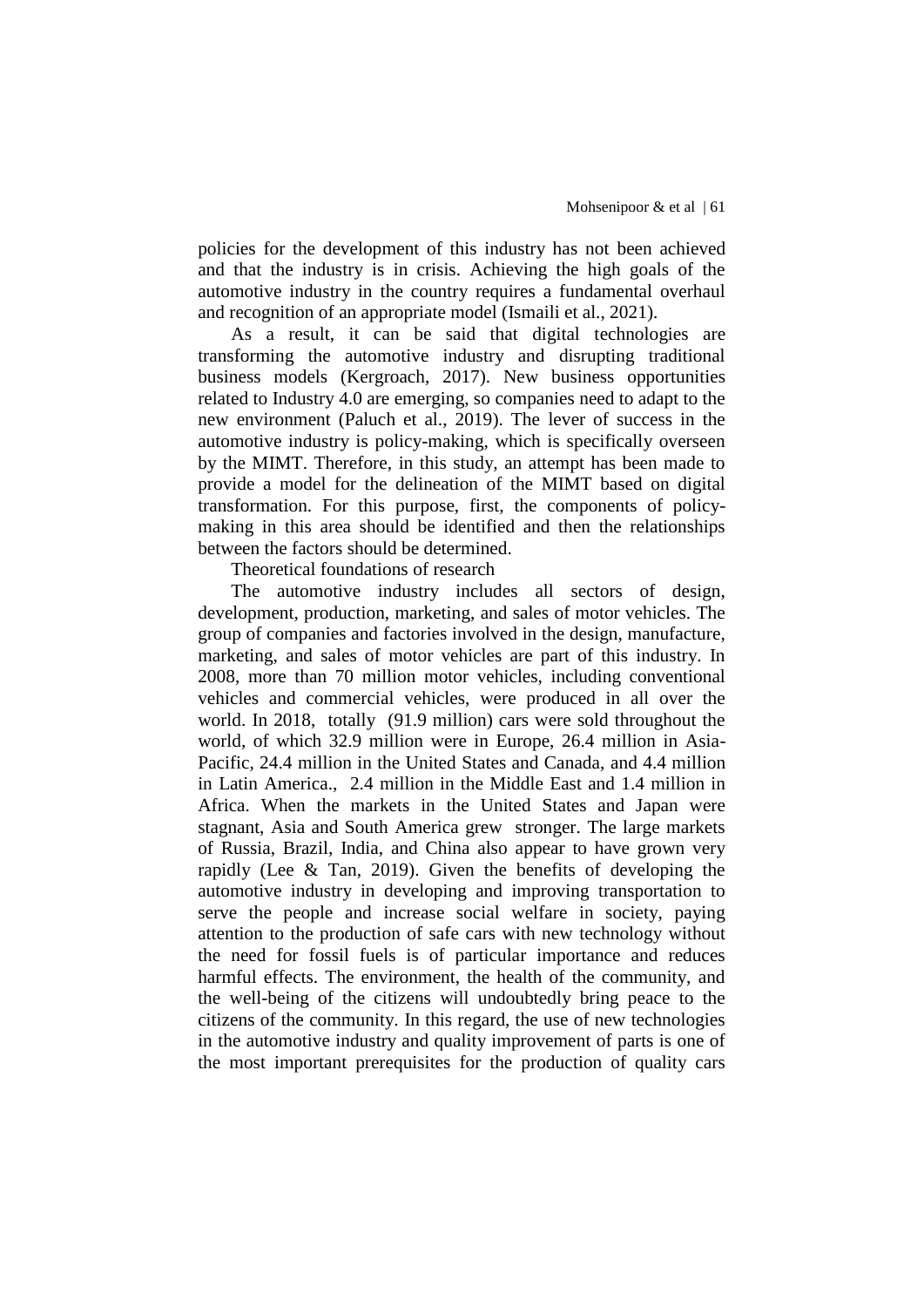(Nejad Hossein, 1399). One of the most important and practical products in the automotive industry is car safety equipment and parts. The use of safer systems in the stability and maintaining the health of car occupants is one of the important issues in car design (Parsa, 2015).

The position and importance of the automotive industry in the world economy are not hidden from anyone. After 120 years of the industry, the car has become an integral part of human life. Most developing countries have invested in the automotive industry in order to achieve higher levels of national development and prosperity and industrial development (Shigeta & Hyssein, 2021). In recent decades, the automotive industry and related products have been one of the most competitive and challenging industries among developed countries. This competition has accelerated with the growth of technology and requires effective and efficient policy-making (Kumar, Mathiyazhagan, & Mathivathanan, 2020). Policy-making in the automotive industry aims to achieve superior and up-to-date capabilities and capabilities in the automotive industry in such a way as to enable competition. Automakers will not be able to formulate a strategy for their life in the market, especially in the competitive arena of the future, regardless of environmental conditions, especially laws and regulations related to the automotive industry (Chen et al., 2020).

The Fourth Industrial Revolution affects the whole production process. In fact, by converting analog to digital, decentralized production will replace the traditional method or centralized production. One of the key features of this digital transformation is the reduction of production costs on the one hand and its customer orientation on the other hand (Jolly, 2018). At the same time, it will create new business models, creative products, and new services. In this way, the realization of self-controlling production systems using sensor technology as well as the Internet will shape the future. In fact, in this new cyber-production system, orders can steer and control themselves throughout the value chain (Engblom, 2018) When Henry Ford launched his assembly line in 1913, the Second Industrial Revolution began and the automotive industry stepped into the arena. Now, a century later, with the advent of the Fourth Industrial Revolution, the automotive industry is once again facing a serious transformation. The Fourth Industrial Revolution in the automotive industry has had positive consequences and created new business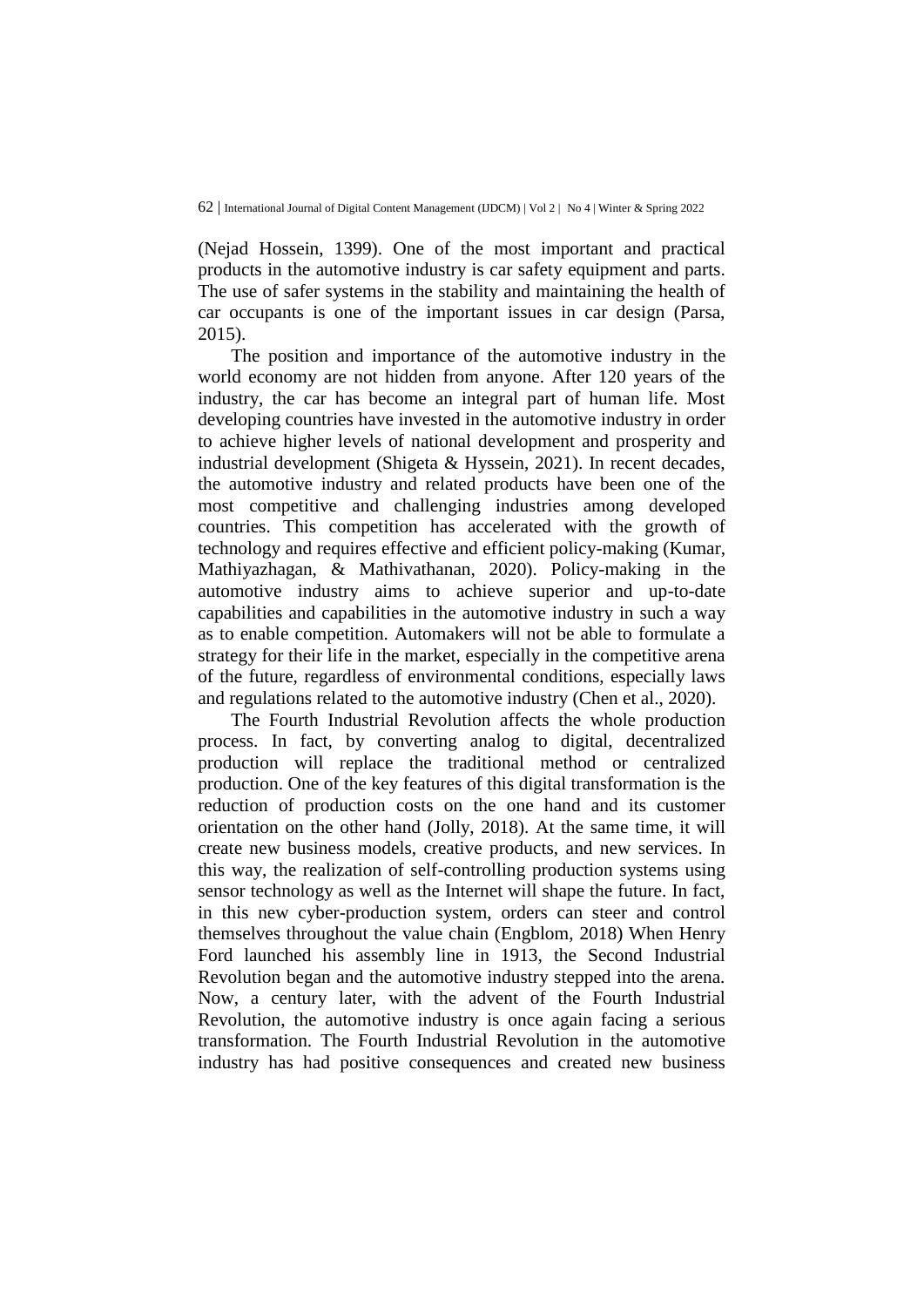opportunities. Advances in production smartening and the production line continue to change the car manufacturing landscape, while automakers and parts suppliers are rapidly implementing I4.0, it remains to be seen what the benefits will be. The potential was conceivable, but, what are the challenges? The Fourth Industrial Revolution examines the relationship between automobile manufacturers and the digital revolution, which includes the following:

• Focus on the practical application of data-driven production

• Consulting with major manufacturers and suppliers of parts to achieve I4.0

• Case study in the car production process

Future drivers of the automotive industry

• Technology and digital transformation

• Social network

Robotics, automatic control and guidance, and 3D printing

• Interconnected vehicles, interconnected drivers, and customer dynamics

• Data, machine learning, and cyber security

• Open source patents and application programming interfaces

• The variable nature of competition and sources of competition (Novta et al., 2020).

3- Research background

In this section, studies in line with the purpose of the research are reviewed. Llopiset al. (2021) stated that to achieve the true capacity of the Fourth Industrial Revolution, companies need to plan for digital transformation. Manufacturers must use digital skills to search for the best talent and come up with a clear plan for how digital factories will evolve. Rubio et al. (2020) stated that in the present era, electronic vehicles and their development have many benefits in sustainable development.

Kooshan and Ebrahimi (2021) made a comparative study of success factors in automotive industry localization policies. The results indicate that Iran in general is weak in many key concepts of this industry. Political, legal, economic, cultural, and social factors, the internal environment of the automotive industry, and infrastructure in Iran are weak. This research is a continuation of the research of Hosseini and Saei (2017) who have conducted a comparative study of Iran and South Korea policy in the field of the automotive industry.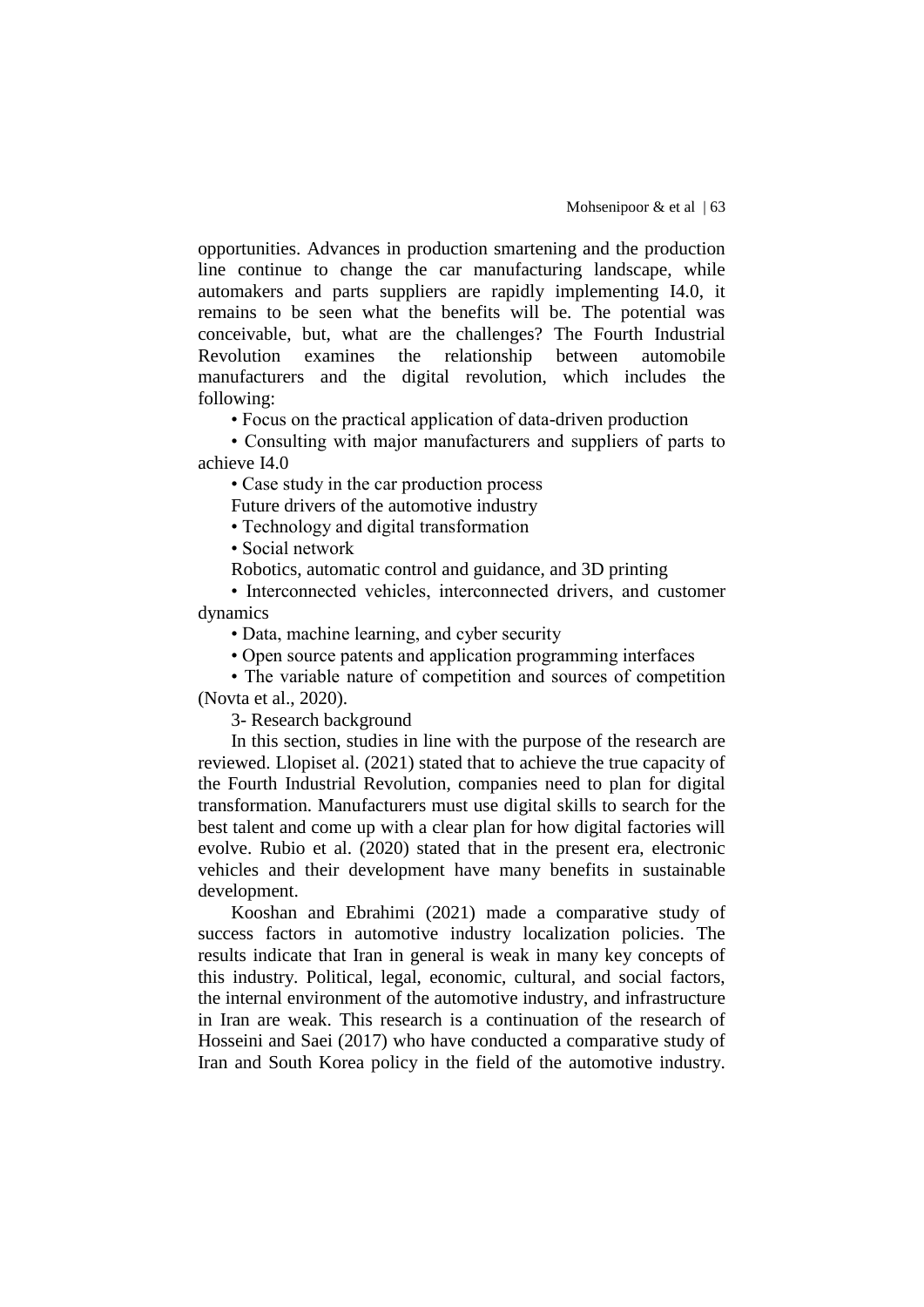The results of Hosseini and Saei's study also showed that the most important reason for Iran's failure in this field is the existence and continuation of the limited access order before and after the revolution.

Ismaili et al. (2021) have examined the pattern of industrial development in the automotive parts industry. In this regard, they have proposed an alternative discourse to describe the auto parts industry as it is so that at this point it will be a stimulus for the industry to grow again. According to Mohaghar's study (1400), the variables of cost, quality, variety, and flexibility of the latent variable explain the sustainable competitive advantage in the automotive industry. Kaizen strategies, organizational resource organization, timeliness, and supply chain management, also explain the latent variable of Iranian automakers' production strategies. According to the findings, the components of production and operation strategy have a positive and significant effect on the sustainable competitive advantage of the automotive industry. Monem et al. (2021) studied the determination of the dominant pattern of capital structure in the automotive industry and parts manufacturing. Their research findings show that in the automotive industry and parts manufacturing, hierarchical theories, excessive optimism, and market timing are the dominant models in the Iranian capital market. Fartouk and Tahmasebi (2016) have examined the missing link of industrial policy in the Iranian automotive industry. Their specific proposal is the adoption and correct implementation of industrial policies as the main strategy to promote the country's automotive industry. Important policies in this regard are demand aggregation, aggregation, avoidance of diversity in core components, and efforts to focus on shared platforms. Nadiri et al. (2017) have conducted an analysis of production protection policies in the Iranian automotive industry. In the analysis of consessions management of the automotive industry, it can be said that the early stages of growth and development of the automotive industry occurred with the help and guidance of the government, but to increase the quantity and quality of the automotive industry and move to more complex activities, consessions management mechanisms at three levels: politics, policy, and industry should be implemented. Shirvani et al. (2017) have dealt with strategy in the Iranian automotive industry with a strategic foresight approach and a focus on science, technology, and innovation. Based on the five types of strategic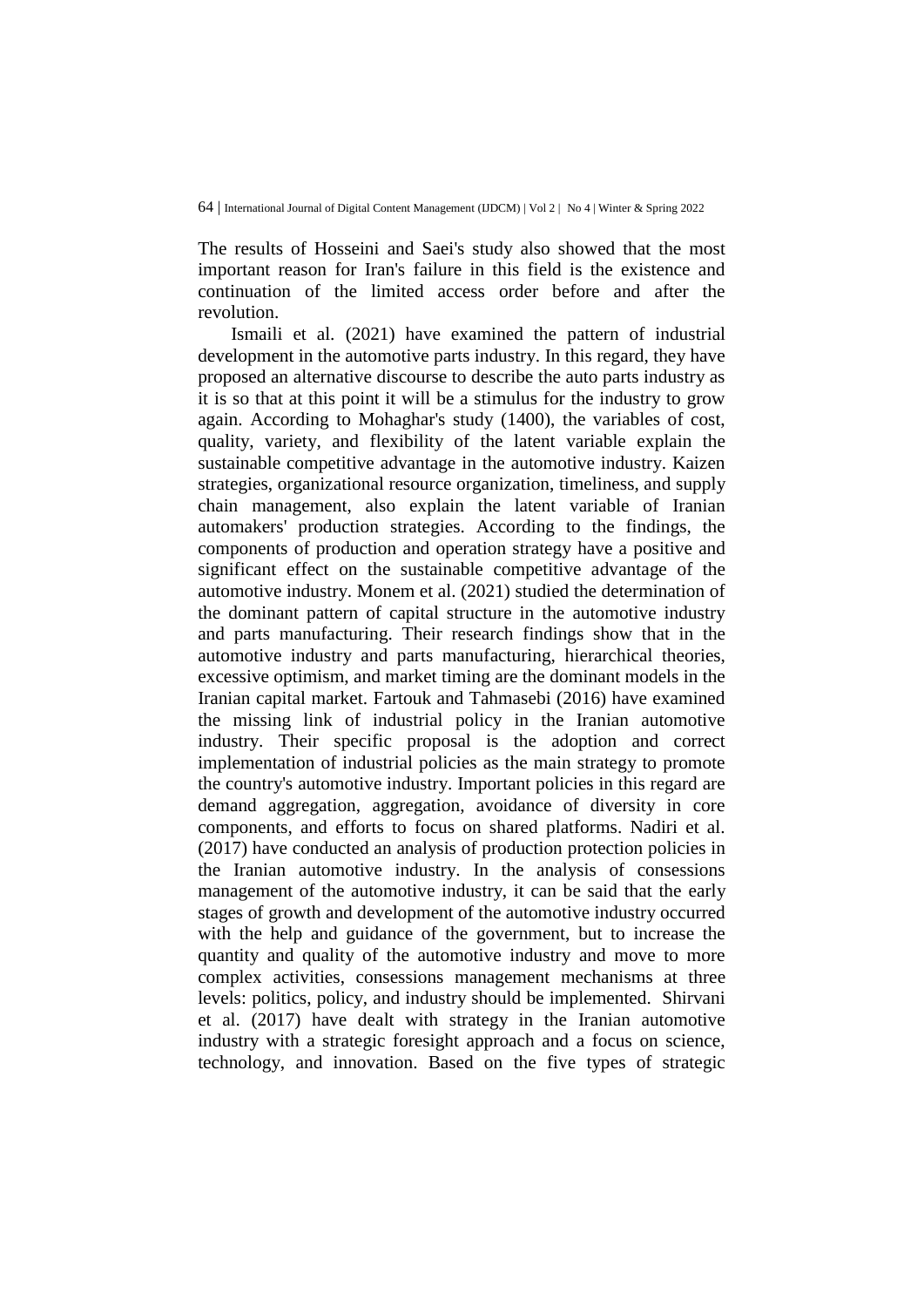options and the images extracted from the foresight process, they made recommendations for improving policy-making in the Iranian automotive industry. The innovation of this research in the way of presenting strategic options is based on the strategic foresight approach.

#### **Research Method**

This study is a basic research that has been done to validate the policy model of the MIMT in the automotive industry with a mixed approach. It is also cross-sectional research based on how the data is collected. The statistical population in the qualitative section includes experts in the automotive industry. The number of experts for specialized interviews proposed by the grand theory method is between 15 and 30 (Vasileiou et al., 2018). In general, the interview process in qualitative analysis continues until the theoretical saturation is reached (Ranjbar et al., 2012). The required qualifications for the experts are at least twenty years of experience in the automotive industry and at least a master's degree. The sample was purposefully selected. Sampling was continued until theoretical saturation was achieved and 15 eligible individuals participated in this study. The statistical population in the statistical part also includes managers and experts in the automotive industry. Using Cochran's formula for indeterminate communities, 365 people were calculated as a sample. And a random sampling method was used . The main tool for collecting research data in the qualitative part is a semi-structured interview and in the quantitative part is a questionnaire. Holst coefficient was used to assess the validity of the interview results. The "percentage of observed agreement" or PAO is obtained by calculating the Holsti coefficient of 0.809, which is an acceptable value (Holsti, 1969). The validity of the questionnaire was confirmed by calculating the content validity ratio of the CVR. Cronbach's alpha of the general questionnaire was 0.836 and for all dimensions, it was greater than 0.7, so the reliability of the questionnaire was confirmed. Qualitative analysis of specialized interviews was performed . The structural equation modeling method was used to validate the designed model. Data analysis was performed using MaxQDA and LISREL software.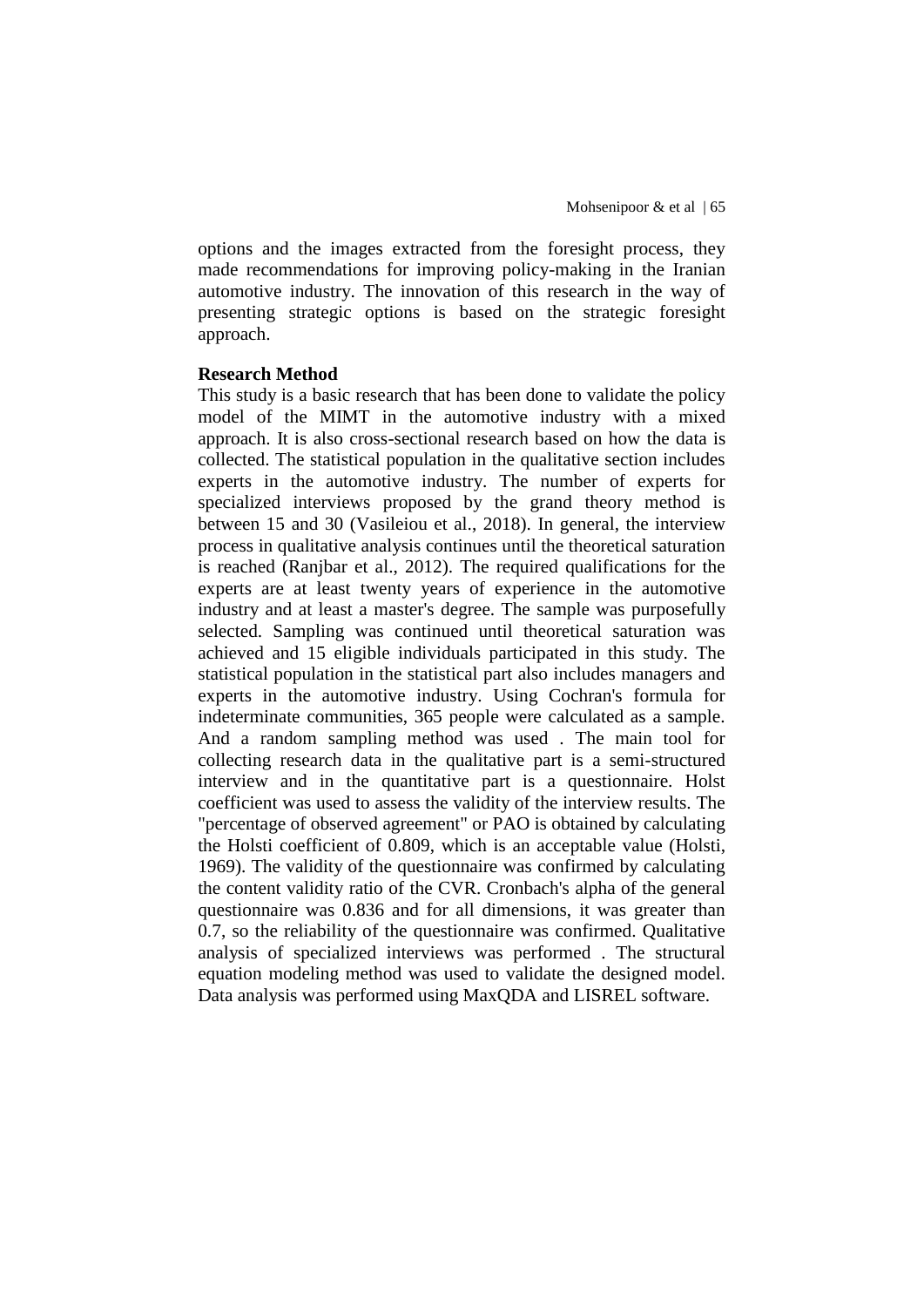### **Research Findings**

Semi-structured specialized interviews have been conducted with automotive industry experts to provide a model for automotive barrier policies. At this stage, before the start of the interview, 6 open questions were considered and new questions were asked during the interview process as expected. To get acquainted with the depth and scope of the data content, the data was read repeatedly and actively (searching for meanings and patterns).

#### **Table 1: The fundamental questions of the MIMT's policy modeling design interviews are presented.**

| No.            | Ouestions                                                                    |  |  |  |  |
|----------------|------------------------------------------------------------------------------|--|--|--|--|
|                | In your opinion, what is the main issue in the MIMT's policy pattern based   |  |  |  |  |
|                | on digital transformation?                                                   |  |  |  |  |
| $\overline{2}$ | In your opinion, what are the background conditions in the MIMT policy       |  |  |  |  |
|                | design pattern of the MIMT based on digital transformation?                  |  |  |  |  |
| 3              | In your opinion, what are the causal conditions in the MIMT policy design    |  |  |  |  |
|                | of the MIMT based on digital transformation?                                 |  |  |  |  |
| $\overline{4}$ | In your opinion, what are the conditions for intervening in the MIMT's       |  |  |  |  |
|                | policy design pattern based on digital transformation?                       |  |  |  |  |
|                | In your opinion, what are the strategies and measures necessary to establish |  |  |  |  |
| 5              | the MIMT policy design model of the MIMT based on digital                    |  |  |  |  |
|                | transformation?                                                              |  |  |  |  |
|                | In your opinion, what are the consequences of establishing the MIMT's        |  |  |  |  |
| 6              | policy design model based on digital transformation?                         |  |  |  |  |

The results of the interviews were analyzed using the grounded theory method. For this purpose, the text of the interviews was read and reviewed several times. The data was then broken down into semantic units in the form of sentences and paragraphs related to the main meaning. The semantic units were reviewed several times and then the appropriate codes of each semantic unit were written and the codes were classified based on the semantic similarity. The analysis process was repeated in the same way with the addition of each interview. The interviews continued until the theoretical saturation was reached.

The criterion for achieving theoretical saturation was to achieve repetition in the extracted codes. Finally, the grand theory based on the method proposed by Strauss and Corbin (1994) included open, axial, and selective coding. The text of the interviews, which was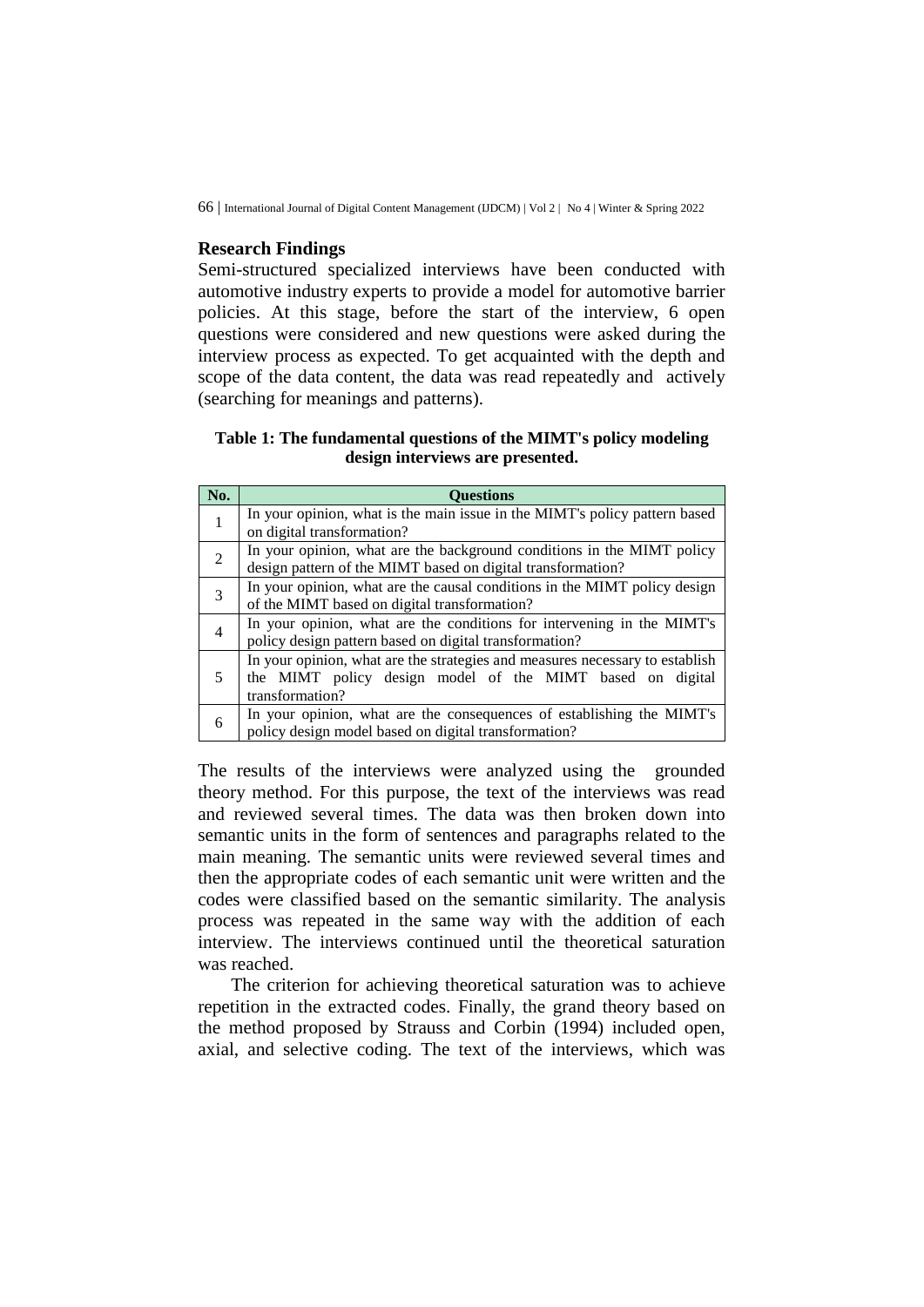previously entered into the software as a text file, was studied many times, and their key points were entered into MaxQDA software as code. In the open coding stage, 521 codes were identified. Finally, 216 final codes were obtained through axial coding. The indicators of the MIMT's policy-making model in the automotive industry extracted from the interviews using the Foundation's data analysis method are presented in Table 2. It should be noted that in order to preserve the information of the participants in the interview of the present study, each of the interviewees is displayed with the code MIX. The letter M is used to indicate the interview and the letter I is used to indicate the interview number and the letter  $X$  is used to indicate the initial code number extracted from the interview text<sup>1</sup>.

| шииэи у                  |                                                                                                                                                                                                                                                                                                                                                                                                                                                                                                                                                                                                                                                                                                                                                                                                                                                                                                                       |                                                                                                                                                                                    |  |  |
|--------------------------|-----------------------------------------------------------------------------------------------------------------------------------------------------------------------------------------------------------------------------------------------------------------------------------------------------------------------------------------------------------------------------------------------------------------------------------------------------------------------------------------------------------------------------------------------------------------------------------------------------------------------------------------------------------------------------------------------------------------------------------------------------------------------------------------------------------------------------------------------------------------------------------------------------------------------|------------------------------------------------------------------------------------------------------------------------------------------------------------------------------------|--|--|
| Paradigm                 | <b>Indicators</b>                                                                                                                                                                                                                                                                                                                                                                                                                                                                                                                                                                                                                                                                                                                                                                                                                                                                                                     | <b>References</b>                                                                                                                                                                  |  |  |
| Axial<br>phenomenon      | Improvements in the implementation of the<br>MIMT's policy in the automotive industry                                                                                                                                                                                                                                                                                                                                                                                                                                                                                                                                                                                                                                                                                                                                                                                                                                 | ${M_7,22}$<br>${M_9, 11}$<br>${M_4, 14}$<br>${M_3, 18}$<br>${M_{15,12}}$<br>${M_6,22}$                                                                                             |  |  |
| Background<br>conditions | High costs of financing, ownership structure of<br>major and major automakers of the country<br>(government nature and government management)<br>interventions), regulatory problems in insufficient<br>support of the automotive industry, regulatory<br>problems in over-protection of the automotive<br>industry, high inflation in the country, The<br>unwillingness of the world's leading carmakers to<br>cooperate with the country's automobile industry,<br>the lack of support for the country's infrastructure<br>from industry (transportation, electricity, etc.),<br>the low purchasing power of the people due to the<br>country's general economic conditions from the<br>automotive<br>industry,<br>Negative<br>impact<br><sub>of</sub><br>and profit-seeking groups (parts<br>influential<br>industry<br>stakeholders)<br>and<br>manufacturers<br>Negative impact of influential and profit-seeking | ${M_9,34}$<br>${M_{11,10}}$<br>$M_1, 20$<br>${M_{14,16}}$<br>${M_2,41}$<br>${M_5,32}$<br>${M_3,16}$<br>${M_{13,18}}$<br>${M4,24}$<br>${M_{11,21}}$<br>${M_2, 11}$<br>${M_{15,17}}$ |  |  |

**Table 2: Indicators of the MIMT's policy model in the automotive industry**

ـــــــــــــــــــــــــــــــــــــــــــــــــــــــــــــــــــــــــــــــــــــــــــــــــــــــــــــــــــــــــــــ 1. For example, M3,4 indicates interviewee number 3 and code number 4 of this interview.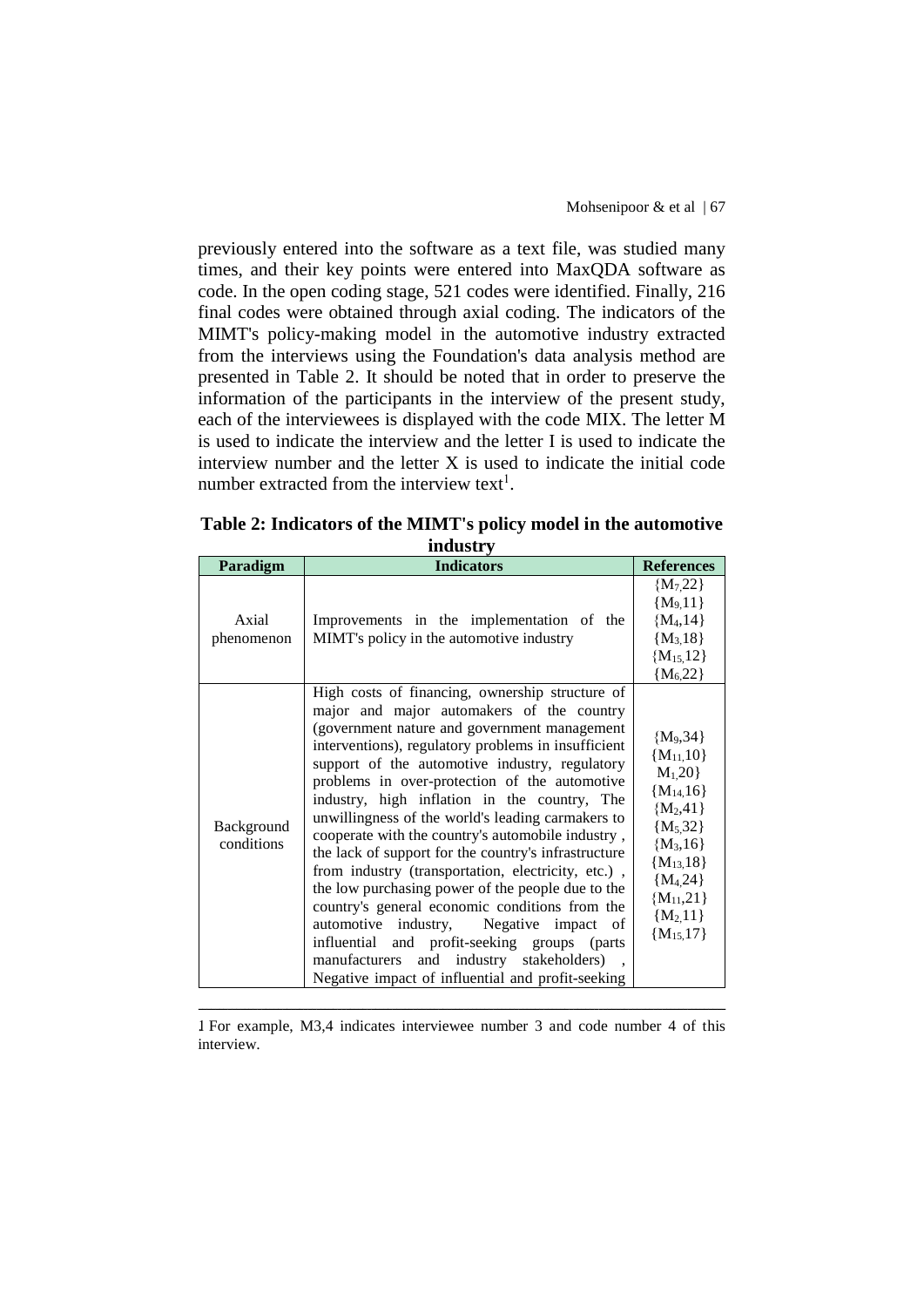| Paradigm             | <b>Indicators</b>                                                                                                                                                                                                                                                                                                                                                                                                                                                                                                                                                                                                                                                                                                                                                                                                                                                                                                                                                                                                                                                                                                                                                                                                                                                                                                                                                                                                                                                                                                                                                                                                                                                                                                                                                                                                                                                           | <b>References</b>                                                                                                                                            |
|----------------------|-----------------------------------------------------------------------------------------------------------------------------------------------------------------------------------------------------------------------------------------------------------------------------------------------------------------------------------------------------------------------------------------------------------------------------------------------------------------------------------------------------------------------------------------------------------------------------------------------------------------------------------------------------------------------------------------------------------------------------------------------------------------------------------------------------------------------------------------------------------------------------------------------------------------------------------------------------------------------------------------------------------------------------------------------------------------------------------------------------------------------------------------------------------------------------------------------------------------------------------------------------------------------------------------------------------------------------------------------------------------------------------------------------------------------------------------------------------------------------------------------------------------------------------------------------------------------------------------------------------------------------------------------------------------------------------------------------------------------------------------------------------------------------------------------------------------------------------------------------------------------------|--------------------------------------------------------------------------------------------------------------------------------------------------------------|
| Causal<br>conditions | groups (companies importing cars and parts),<br>Negative impact of influential groups And<br>utilitarianism (politics), imposition of mandatory<br>policies on the type of automotive products,<br>problems with car pricing and the number of<br>authorities involved, regulatory weaknesses in the<br>field of quality standards of manufactured cars,<br>the international and political situation of the<br>country<br>Insufficient understanding of policymakers of<br>major issues and priorities of the country's<br>automobile industry, insufficient attention to the<br>will of the public and executives in selecting<br>major issues of the automotive industry,<br>formulation of policies without considering the<br>possibility of implementation (financial and<br>executive capacity of the network Execution of<br>policies without considering the considerations of<br>implementers, poor operational planning<br>to<br>implement policies in the MIMT, high cost, lack<br>of liquidity in the automotive industry, lack of<br>expertise and knowledge in the field of car design<br>and production / Parts, Lack of application of<br>modern technology in the field of car design and<br>production / parts, low manpower productivity<br>management<br>weaknesses<br>rate.<br>in<br>major<br>automotive companies, poor operational planning<br>to implement policies in the industrial sector,<br>constant management changes in the company<br>Automotive companies, management weaknesses<br>in the top authorities of automakers (MIMT,<br>related<br>institutions<br>organizations),<br>and<br>management weaknesses in the body of the<br>automotive<br>industry, weakness<br>in<br>proper<br>management of product development projects,<br>weaknesses in the field of quality standards of<br>production vehicles, weakness in Evaluation of | ${M4, 13}$<br>${M_8,26}$<br>${M_{14,4}}$<br>${M_7,14}$<br>${M4, 36}$<br>${M_2,10}$<br>${M_{6,11}}$<br>${M_8, 15}$<br>${M_1, 14}$<br>${M_2,18}$<br>${M_3,23}$ |
| Interfering          | the policies of the MIMT in the automotive<br>industry, weakness in the evaluation of A. Owner<br>of automakers<br>Lack of<br>the modern production<br>access<br>to<br>technology of cars and parts, unwillingness for                                                                                                                                                                                                                                                                                                                                                                                                                                                                                                                                                                                                                                                                                                                                                                                                                                                                                                                                                                                                                                                                                                                                                                                                                                                                                                                                                                                                                                                                                                                                                                                                                                                      | ${M3,41}$<br>${M6,12}$                                                                                                                                       |
| conditions           | foreign investment in the country's automotive<br>industry, problems<br>due<br>to<br>restrictions<br>on<br>international financial exchanges, problems in                                                                                                                                                                                                                                                                                                                                                                                                                                                                                                                                                                                                                                                                                                                                                                                                                                                                                                                                                                                                                                                                                                                                                                                                                                                                                                                                                                                                                                                                                                                                                                                                                                                                                                                   | ${M9,29}$<br>${M11,19}$<br>${M2,30}$                                                                                                                         |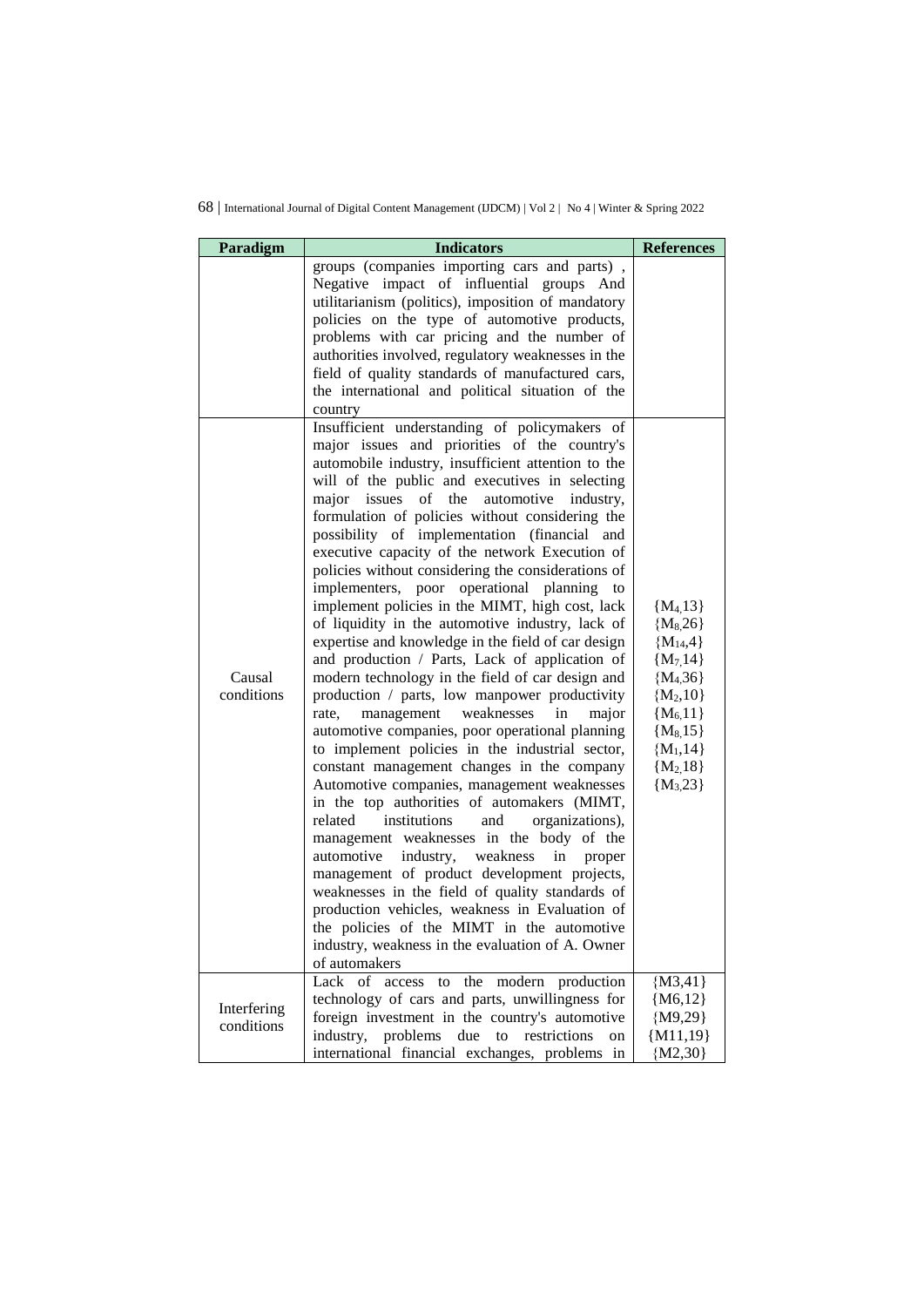Mohsenipoor & et al | 69

| Paradigm                  | <b>Indicators</b>                                                                                                                                                                                                                                                                                                                                                                                                                                                                                                                                                                                                                                                                                                                                                                                                                                                                                                                                                                                                                                                                                                                                                                                                                                                                                                                                                                                                                                                                                                                                                                                                                                                                                                                                                                                                                                                                                                                                                                                                                                                                                                                                                                                                                                             | <b>References</b>                                                                                                                                                                                                                   |
|---------------------------|---------------------------------------------------------------------------------------------------------------------------------------------------------------------------------------------------------------------------------------------------------------------------------------------------------------------------------------------------------------------------------------------------------------------------------------------------------------------------------------------------------------------------------------------------------------------------------------------------------------------------------------------------------------------------------------------------------------------------------------------------------------------------------------------------------------------------------------------------------------------------------------------------------------------------------------------------------------------------------------------------------------------------------------------------------------------------------------------------------------------------------------------------------------------------------------------------------------------------------------------------------------------------------------------------------------------------------------------------------------------------------------------------------------------------------------------------------------------------------------------------------------------------------------------------------------------------------------------------------------------------------------------------------------------------------------------------------------------------------------------------------------------------------------------------------------------------------------------------------------------------------------------------------------------------------------------------------------------------------------------------------------------------------------------------------------------------------------------------------------------------------------------------------------------------------------------------------------------------------------------------------------|-------------------------------------------------------------------------------------------------------------------------------------------------------------------------------------------------------------------------------------|
|                           | how to allocate the currency needed by the                                                                                                                                                                                                                                                                                                                                                                                                                                                                                                                                                                                                                                                                                                                                                                                                                                                                                                                                                                                                                                                                                                                                                                                                                                                                                                                                                                                                                                                                                                                                                                                                                                                                                                                                                                                                                                                                                                                                                                                                                                                                                                                                                                                                                    | ${M1,35}$                                                                                                                                                                                                                           |
|                           | automotive industry, international sanctions                                                                                                                                                                                                                                                                                                                                                                                                                                                                                                                                                                                                                                                                                                                                                                                                                                                                                                                                                                                                                                                                                                                                                                                                                                                                                                                                                                                                                                                                                                                                                                                                                                                                                                                                                                                                                                                                                                                                                                                                                                                                                                                                                                                                                  | ${M13,4}$                                                                                                                                                                                                                           |
| Strategies and<br>actions | Reforming the country's monetary, foreign<br>exchange,<br>and banking policies to support<br>reviewing macroeconomic/political<br>industry,<br>policies to support and develop the country's<br>industries, including the automotive industry,<br>reforming car pricing, the need to lift sanctions,<br>and tightening regulations. Regulations on the<br>implementation of safety and quality standards of<br>produced in the country, reform of<br>cars<br>regulations and car import tariffs, realistic<br>formulation of policies based on factors affecting<br>the industry in the current and future situation,<br>development of a comprehensive plan for the<br>country's automotive industry, the need for<br>review and Raising the prices of some products,<br>reforming the car production program with an<br>emphasis on good quality and profit,<br>and<br>gradually eliminating low-quality or loss-making<br>products,<br>focusing<br>specialization<br>on<br>and<br>education, reforming the ownership structure:<br>selling government shares in car companies to the<br>private sector and pluralism Major shareholders,<br>the need to upgrade technical knowledge in the<br>field of production and design of cars and parts,<br>the need to upgrade technology used in the<br>production and design of cars and parts, sell<br>surplus assets and companies, unproductive and<br>non-strategic<br>automakers,<br>create<br>a<br>precise<br>mechanism and effective to monitor the correct<br>implementation of policies, the need for review<br>and coercion Losses of car manufacturers due to<br>inappropriate<br>and ordered<br>pricing<br>by<br>the<br>try to<br>government,<br>the<br>need<br>to<br>improve<br>international conditions, encourage foreign car<br>companies to participate in production projects<br>and create joint platforms, encourage foreign<br>investment in the country's automotive industry<br>Proper planning of human resources based on<br>needs assessment and research future, purposeful<br>and planned injection of liquidity into the<br>industry, two-year break to the industry to repay<br>bank arrears, establishment of joint R&D centers<br>with world-renowned automakers in the country, | ${M_1,36}$<br>${M2, 13}$<br>${M6,21}$<br>${M_{12,15}}$<br>${M_5, 17}$<br>${M_8,20}$<br>${M_{10,11}}$<br>${M_9,5}$ }{<br>${M_{10,17}}$<br>${M_{11,10}}$<br>${M_{4,6}}$<br>${M_{15,27}}$<br>${M_5,38}$<br>${M13, 3}$<br>${M_{12,24}}$ |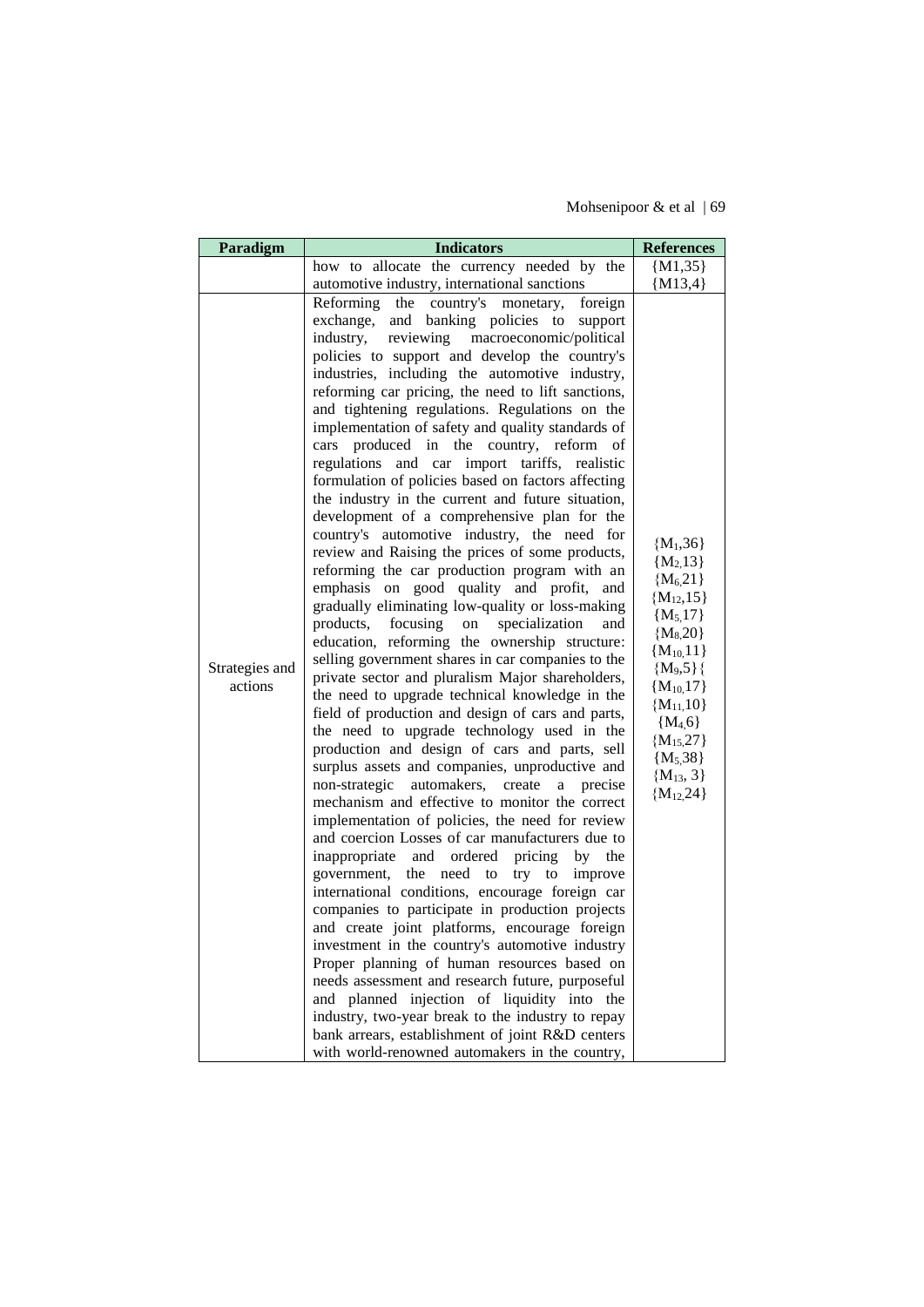| Paradigm     | <b>Indicators</b>                                                                                                                                                                                                                                                                                                                                                                                                                                                  |                                                                                 |  |
|--------------|--------------------------------------------------------------------------------------------------------------------------------------------------------------------------------------------------------------------------------------------------------------------------------------------------------------------------------------------------------------------------------------------------------------------------------------------------------------------|---------------------------------------------------------------------------------|--|
|              | creation of tax incentives in production and<br>employment The emergence of industry, the need<br>to design and implement a national and joint<br>platform of domestic automakers, macro and<br>enforceable policy based on the coverage of<br>regional export markets, the development of the<br>leasing industry with the participation of the<br>private sector, international sanctions, integration<br>of domestic automakers and<br>integrated<br>management |                                                                                 |  |
| Consequences | Proper policy-making in the country's automobile<br>industry, proximity of policies<br>and<br>implementation                                                                                                                                                                                                                                                                                                                                                       | ${M_2,10}$<br>${M_4,9}$<br>${M_9, 15}$<br>${M_2,4}$<br>${M_1,1}$<br>${M_{4,2}}$ |  |

According to the identified categories, the initial research model can be designed. The following figure shows the research model based on the foundation data approach (Strauss and Corbin, 1994).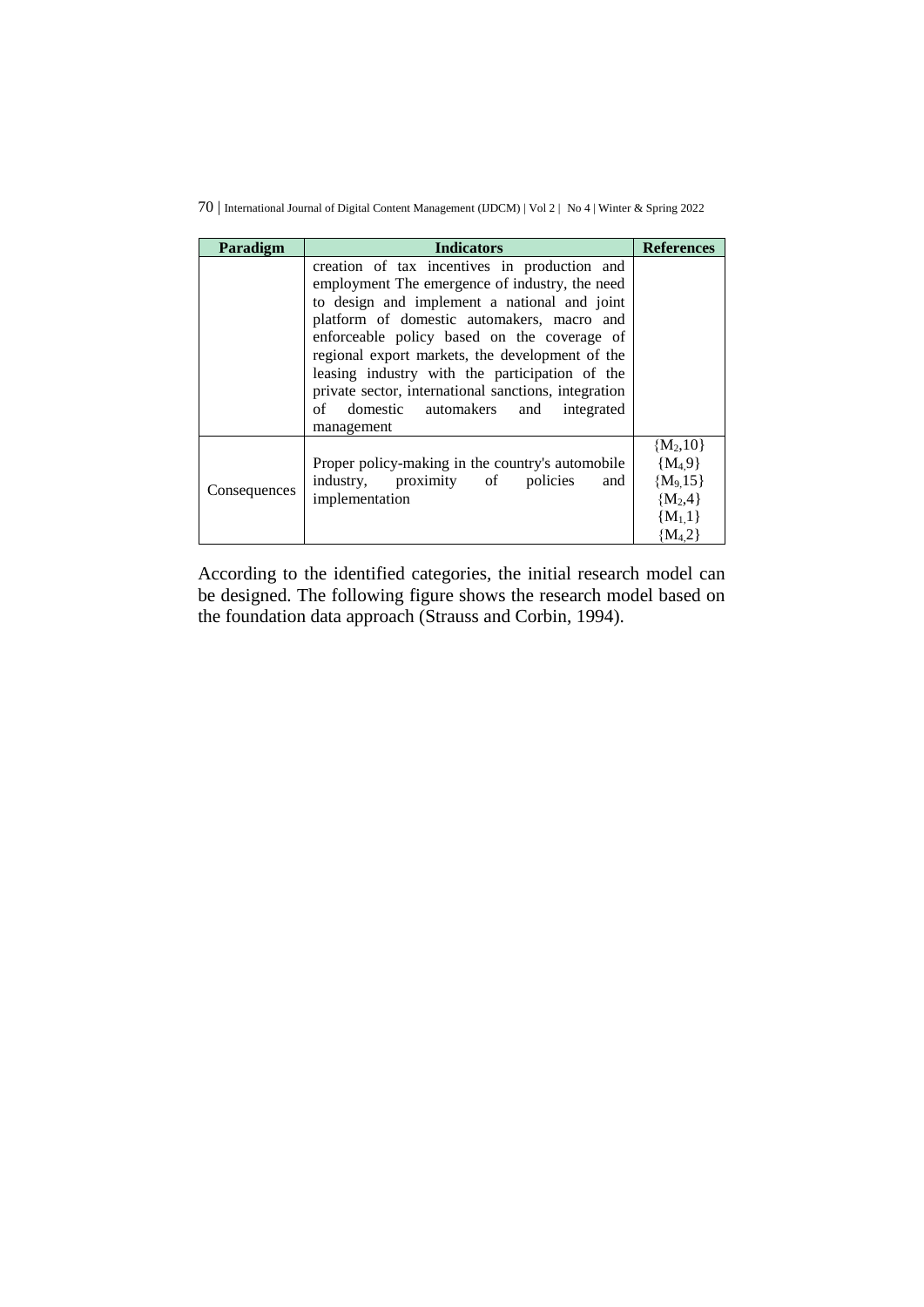Mohsenipoor  $&$  et al | 71



**Figure 1 - Research model based on the grounded theory approach**

After the initial pattern of the MIMT's Policy model was designed based on digital transformation, the structural equation model (SEM) method was used to validate and present the final pattern. The normality of the data was evaluated using the Kolmogorov-Smirnov test.

| Table 3 - Data normality test |                                 |                     |             |  |
|-------------------------------|---------------------------------|---------------------|-------------|--|
| <b>Variables</b>              | <b>Statistics of Kolmogorov</b> | <b>Significance</b> | <b>Test</b> |  |
|                               | <b>Smirnov</b>                  | level               | result      |  |
| Casual factors                | 0.847                           | 0.183               | Normal      |  |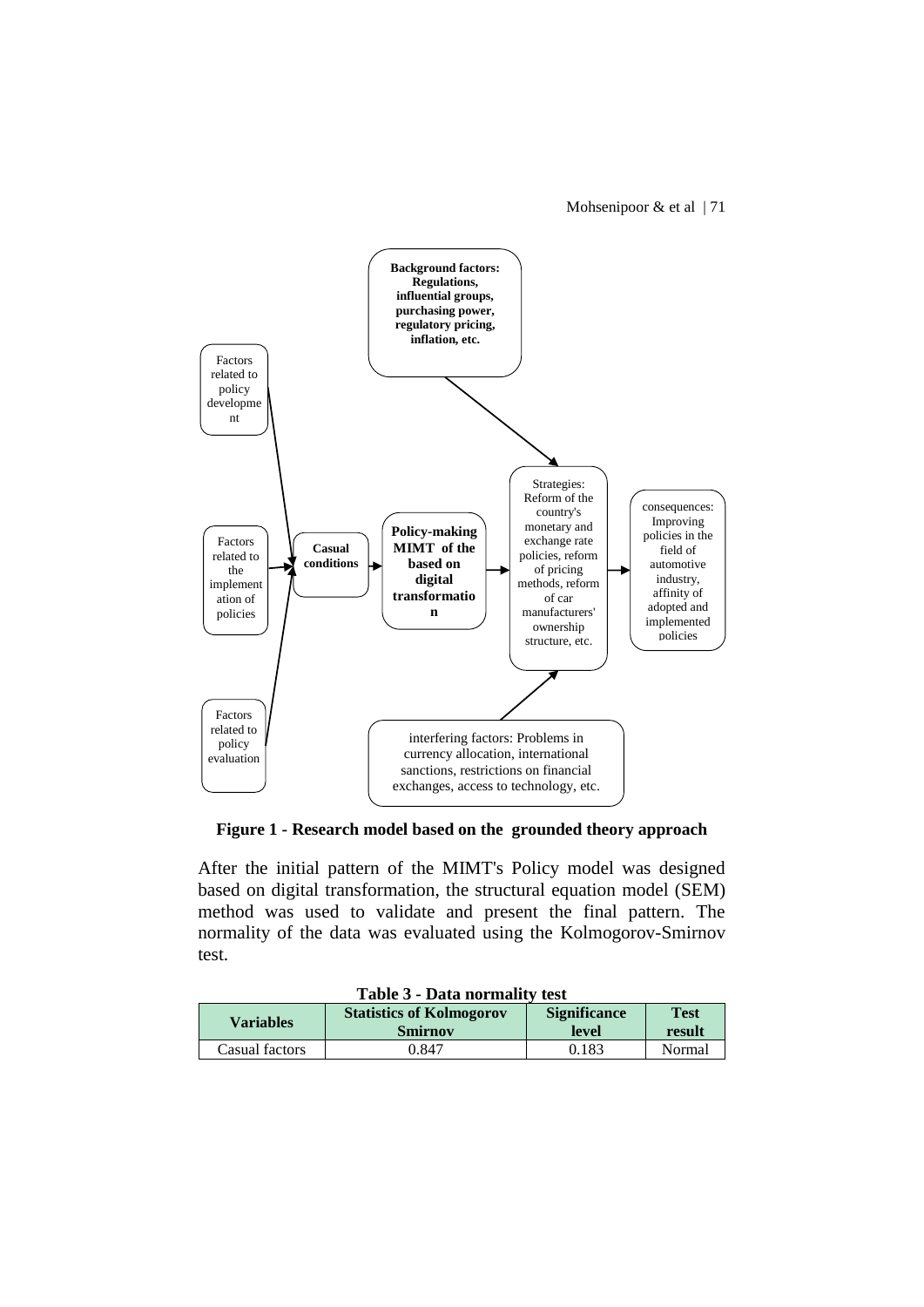| Background<br>factors  | 0.968 | 0.345 | Normal |
|------------------------|-------|-------|--------|
| interfering<br>factors | 0.857 | 0.245 | Normal |
| <b>Strategies</b>      | 0.910 | 0.117 | Normal |
| consequences           | l.108 | 0.098 | Normal |

72 | International Journal of Digital Content Management (IJDCM) | Vol 2 | No 4 | Winter & Spring 2022

Based on the results of the Kolmogorov-Smirnov test, in all cases, the value of significance greater than the error level (0.05) was obtained. Therefore, there is no reason to reject hypothesis 0 and the data distribution is normal. Because the data is normal, the structural equation modeling method can be used. The structural model of the research in standard estimation mode is shown in Figure 2. In this model, which is the output of LISREL software, a summary of the results related to the standard factor load of factor relations is presented. The t-statistic for measuring the significance of relationships is also presented in Figure 3.



**Figure 2 - Structural equation modeling (standard estimation)**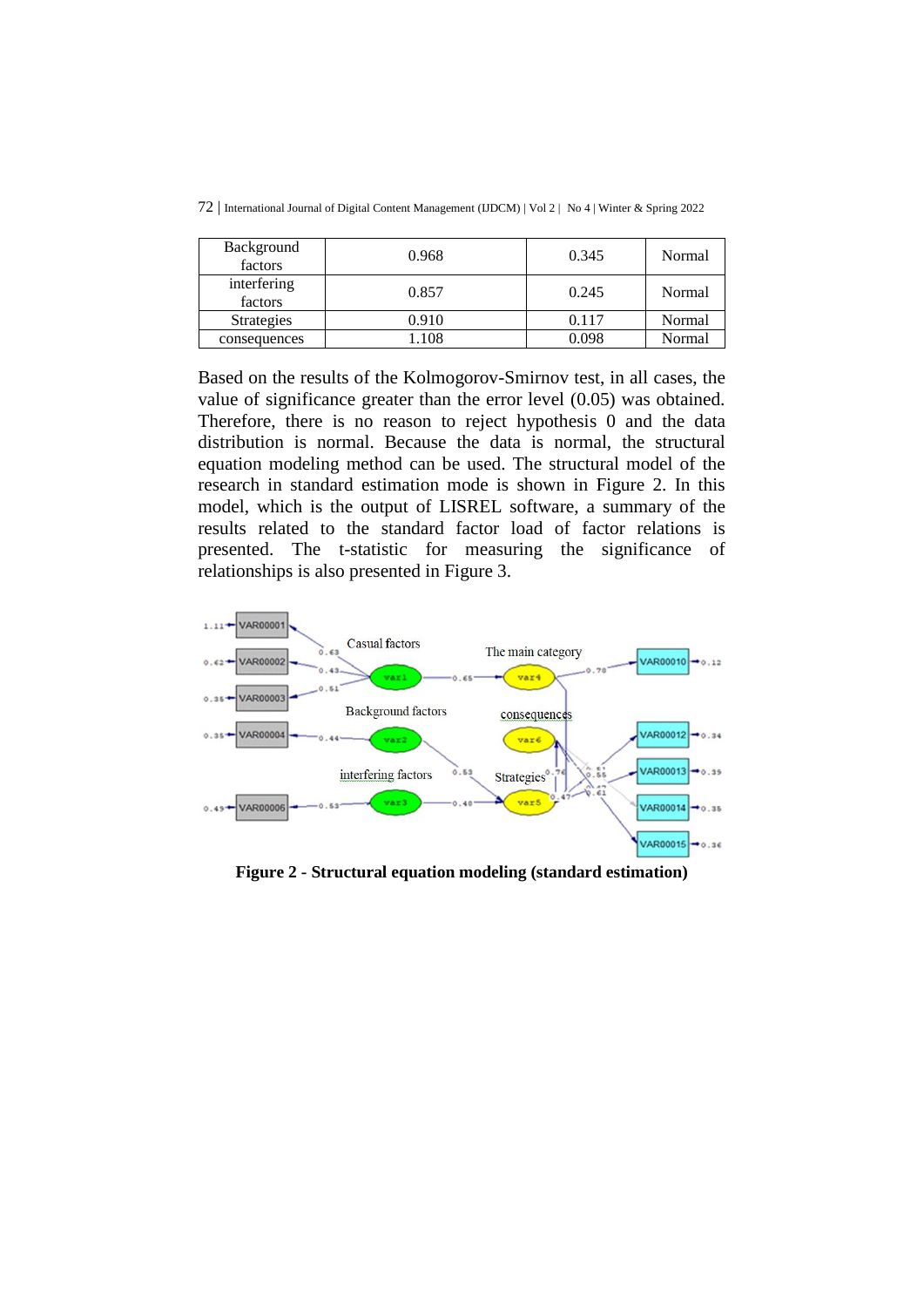

Chi-Square=214.59, df=96, P-value=0.00000, RMSEA=0.013

**Figure 3- Structural equation modeling (standard estimation)**

According to the table, the factors identified in the data model of the foundation have affected each other. The factor load of causal factors on the main category is 0.65 and its t-statistic is 4.65, the factor loading of underlying factors on strategies is 0.53 and its t-statistic is 5.19. The factor load of the intervening factors on the strategies is 0.48 and its t-statistic is 3.24, the factor load of the main category on the strategies is 0.47 and the t-statistic is 5.66. Finally, the factor load of the strategies on the consequences is 0.76 and the TN statistic is 8.42. Therefore, it can be said that the research model is approved.

|  | the effect                             |      | <b>Significance</b><br>level | factor<br>loading | <b>Result</b>                   |  |
|--|----------------------------------------|------|------------------------------|-------------------|---------------------------------|--|
|  | Causal factors on the<br>main category | 0.65 | 4.65                         | 0.000             | Confirmation of<br>relationship |  |
|  | Underlying factors on<br>strategies    | 0.53 | 5.19                         | 0.000             | Confirmation of<br>relationship |  |
|  | Interfering factors on<br>strategies   | 0.48 | 3.24                         | 0.000             | Confirmation of<br>relationship |  |
|  | The main category on<br>strategies     | 0.47 | 5.66                         | 0.000             | Confirmation of<br>relationship |  |
|  | Strategies on<br>consequences          | 0.76 | 8.42                         | 0.000             | Confirmation of<br>relationship |  |

**Table 4 - Summary of validation results of the final research model**

The structural model of the research is saturated in two stages. The normal chi-square value is 2.235, which is in the acceptable range of 1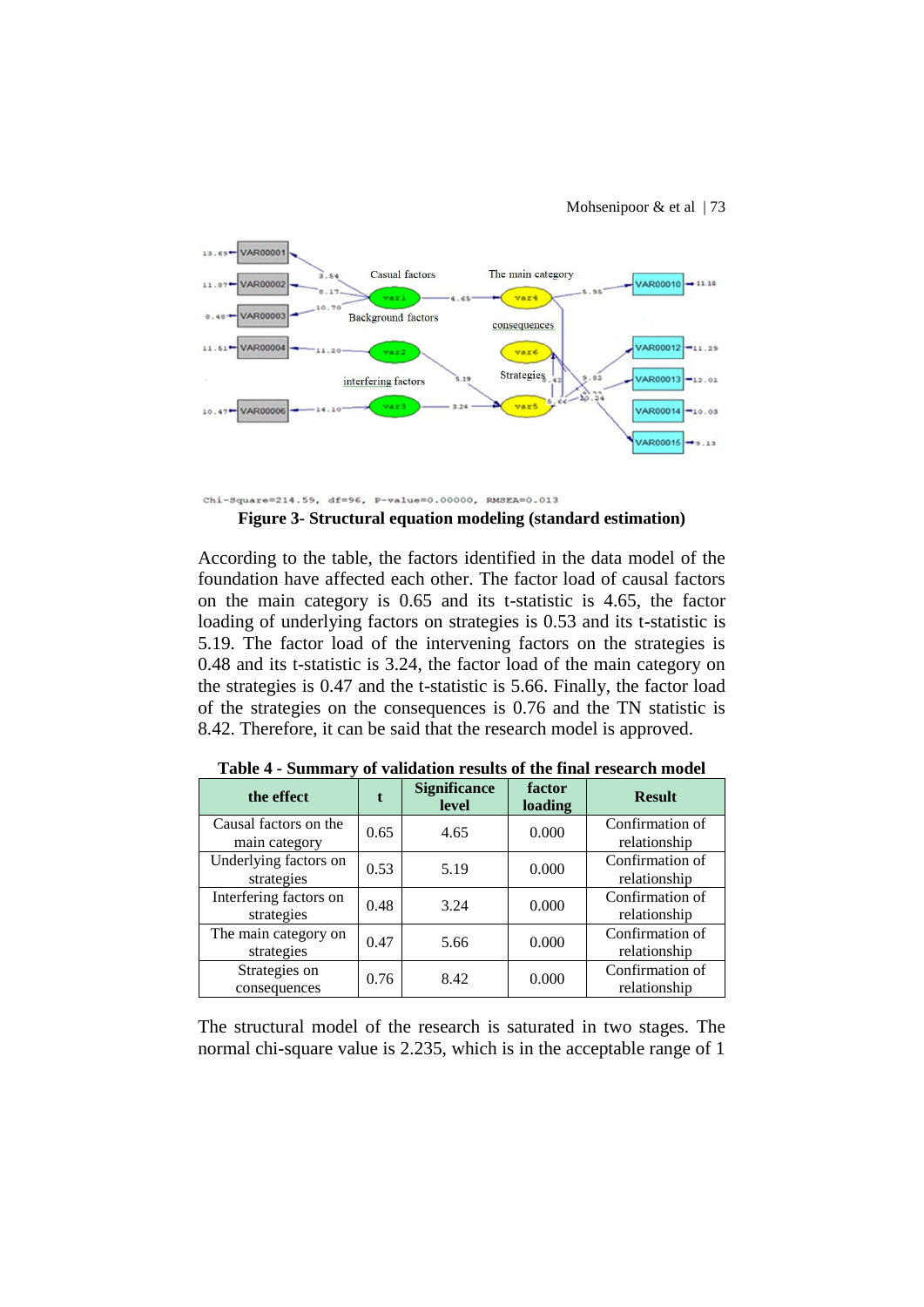to 3. The RSMEA and SRMR fit indices are 0.040 and 0.036, respectively, which is less than 0.05. The GFI index, the Bentler-Bount index (NFI), and the Tucker-Lewis index (TLI) are also greater than 0.9, which have been accepted in the range.

$$
\frac{\chi^2}{df} = \frac{214.59}{96} = 2.235; RMSEA = 0.013; SRMR = 0.036; GFI
$$

$$
= 0.92; NFI = 0.94; TLI = 0.92
$$

Therefore, the research model is in a good state and can rest on results.

#### **Discussion, conclusions, and suggestions**

Many countries with continuous efforts have brought their industry to a level of growth and prosperity in order to be able to export their products to other countries and allocate a high percentage of employment, income, and added value to their country because the growth of the industry in addition to creating employment and Comfort leads to the production of better and more suitable products. Due to the expansion of Iran's automotive industry, this industry has an irreplaceable role in terms of influencing business development, increasing job opportunities and creating sustainable employment, developing public transportation, and increasing social welfare. The relationship between this industry and various social and economic sectors reinforces the belief that in Iran, the automobile industry and related industries are the driving force of the country's industry and are the main pillars of the economy and trade. Therefore, the present study was conducted with the aim of presenting the modeling policy of the automotive industry in the era of digital transformation. Based on the results, it was found that the background conditions and bedrock for the meshing line of the automotive industry in the digital age are important. These factors include high costs of financing, the ownership structure of major automakers (government nature and government management interventions), regulatory problems in insufficient support for the automotive industry, regulatory problems in over-protection of the automotive industry, and inflation. High in the country, the unwillingness of the world's leading automakers to cooperate with the country's automobile industry, lack of support of the country's infrastructure (industry, transportation, electricity, etc.),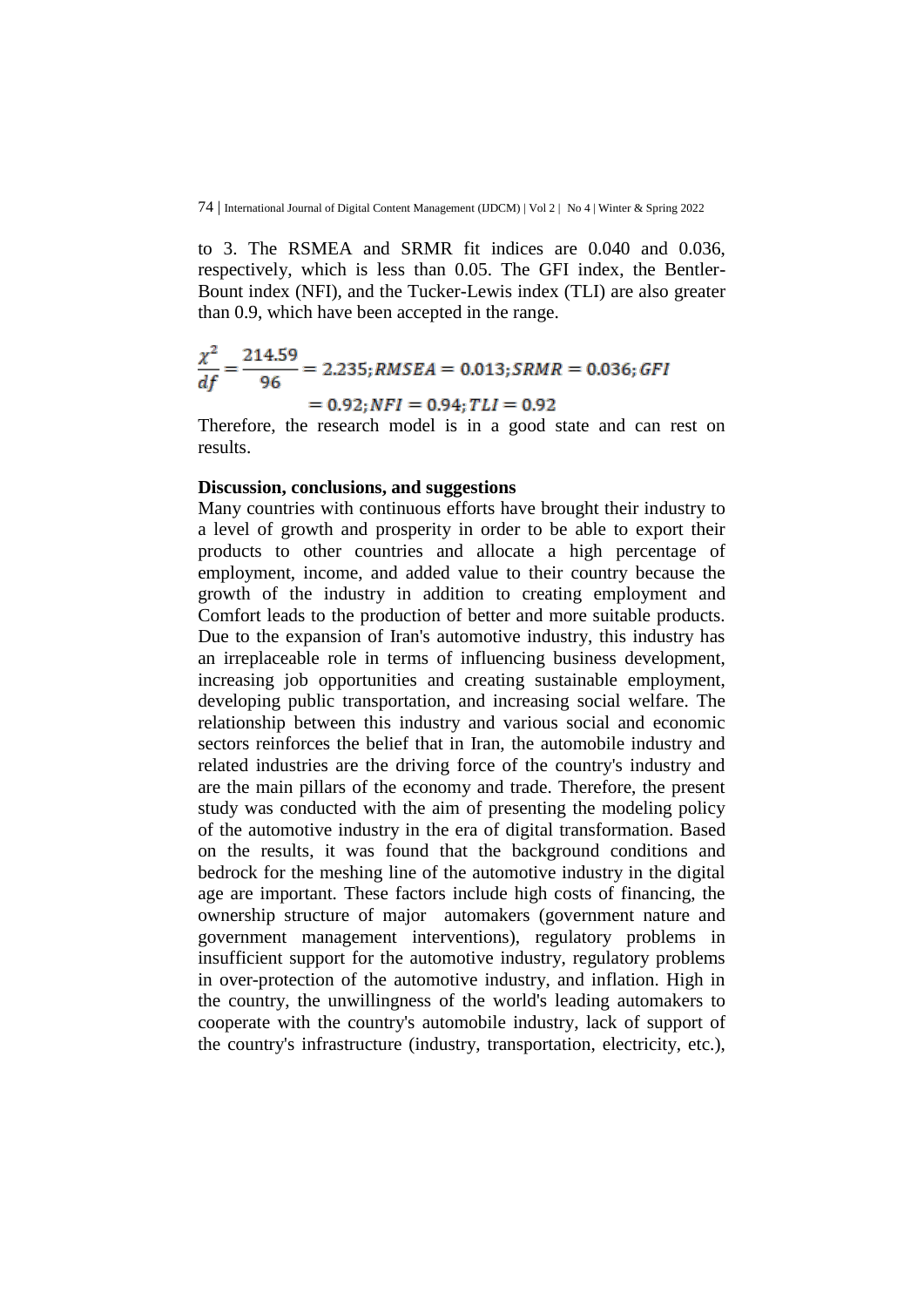low purchasing power due to the general economic conditions of the country, monetary policy and Inadequate banking to support the automotive industry negative impact of influential and profiteering groups (parts manufacturers and industry stakeholders) , negative impact of influential and profiteering groups (companies importing cars and parts) , negative impact of groups Influential and profitseeking (politics), imposing dictatorial policies on the type of automotive products, problems with car pricing and the number of authorities involved, regulatory weaknesses in the field of quality standards of manufactured cars, the international and political situation of the country mentioned in Ismaili studies and Et al. (1400) and humble et al. (1400) also the components of the ownership structure of automakers, The low purchasing power of the people due to economic conditions and the imposition of dictatorial policies are mentioned and from this perspective are in line with the results of the present study. Previous studies have not mentioned the components of the negative impact of influential and profit-seeking groups and regulatory weaknesses in the field of quality standards of production vehicles, which is an important indicator of the innovation of the present study.

Also, according to the results of the research, the intervening conditions include lack of access to the modern production technology of cars and parts, unwillingness for foreign investment in the country's automotive industry, problems due to limited international financial exchanges, problems in allocating foreign exchange required by the automotive industry sanctions were identified internationally and are consistent with the results of studies by Farouk and Tahmasebi (1399) and Jia et al. (2021), Liopis et al. (2021) and Jolley (2018).

The results of the research showed that the existence of causal conditions in this field has led to the need to provide a policy model of the MIMT to remove barriers in the automotive industry. Among these factors one is the lack of understanding of policymakers of major issues and priorities of the automotive industry, insufficient attention to the will of the public and executives in selecting major issues of the automotive industry, and poor operational planning to implement the policy. Pointed out in the MIMT. It should be noted that the results are in line with the results of the studies of Kooshan and Ebrahimi (2021) and Hosseini and Saei (2018).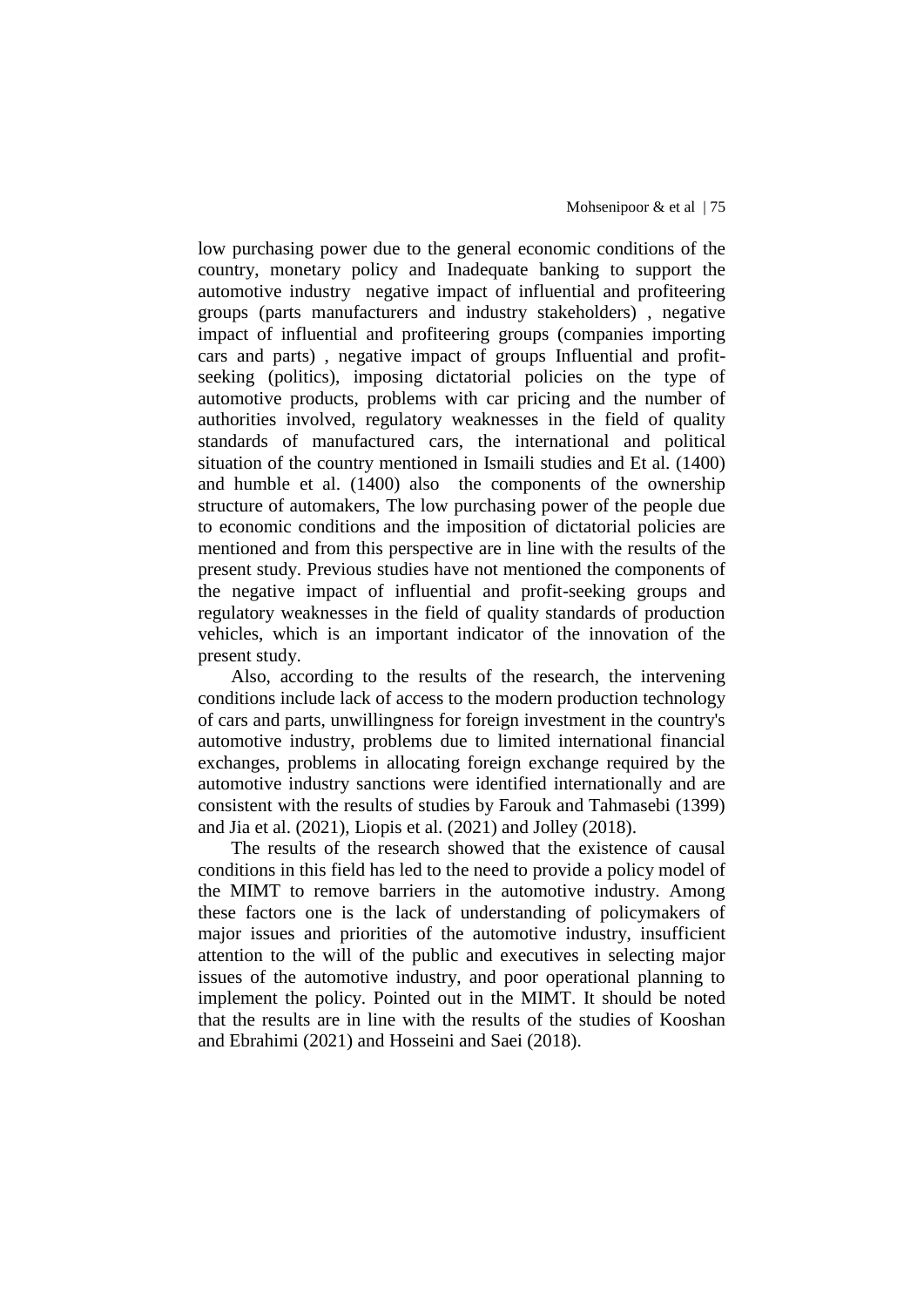. These components not mentioned in previous studies include lack of expertise and knowledge in the field of design and production of cars/parts, lack of application of modern technology in the field of design and production of cars/parts, low manpower productivity rates, mismanagement in major automotive companies. To put it in a nutshell, it can be said that structural problems have prevented the mother and specialized automotive industry, which in a way could have played a role as a locomotive of the country's industry from thriving in terms of product quality , and power competition in the international arena . To solve the problems, a coherent plan must be formulated and implemented in accordance with the realities of Iran's economy and current capacities, so that all the above-mentioned items are taken into account in the short-term, medium-term, and long-term horizons. It should be noted that the real determination of the legalexecutive bodies to specialize in this industry; especially in terms of manpower structure will be a fundamental strategy in the industry's comprehensive plan, although in the current context, and at least in the medium term, the issue of overseeing the industry to protect the rights of the people is a necessary and undeniable principle.

Privatization in the automotive industry can greatly reduce the existing problems. Attention to the private car industry will create competition, free trade and it will increase quality in general and after-sales service quality, and this will cause the state-owned carmaker to change in this competitive environment and produce a quality car. However, the privatization of the industry in the current economic and political conditions of the country is like releasing a bird that has lost its ability to fly in a vast wilderness.

Transparency and working in a systematic and process environment can also be a useful practical solution so that all stakeholders should have access to our outcomes. Parts makers are the business partners of the industry and should be aware of the production, just as the automaker should be aware of the status of the manufacturer of the parts.

Finally, establishing regular and systematic mechanisms for pricing, solving industry problems, qualitative and quantitative goals, and monitoring the realization of industry prospects, along with a transparent and accurate implementation of the research process and accurate reports should be acknowledged. Any intention will be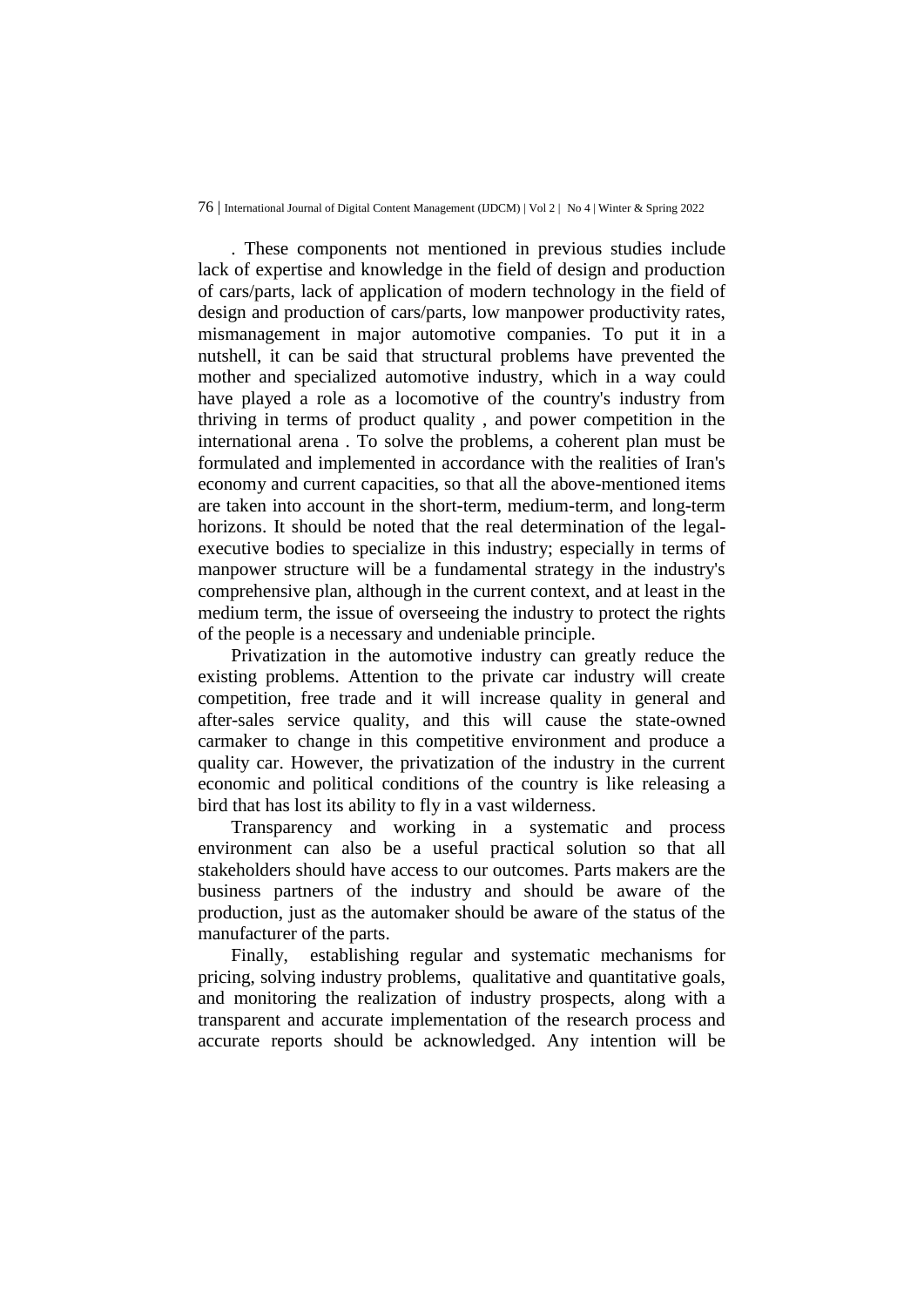effective in implementing the policy-making model of the MIMT to dislodge obstacles of the automotive industry.

With the advancement of technology and the advent of digital technologies, car sales models in the form of B2C and market trends have also undergone many changes, and the buying patterns of consumers confirm this. While retail models are still popular, many carmakers still do not pay much attention to them; however, this strategy needs to change. Currently, few automakers are ready to offer an end-to-end solution, a comprehensive solution that meets zero to one hundred customer needs without the need for any other source. On the other hand, fewer automakers are also business. They have integrated online and offline. Although there are no specific technical issues that prevent the use of an integrated model for retailing products, there are several operational barriers that automakers must overcome. These challenges include the following:

• Need for large investments

• It is not easy to change work processes

• Working with retailers

• Providing the possibility of driving test (Drive Test)

• Transfer of traditional or offline sales unit experiences to digital or online

• Reducing the productivity of retailers

• Building mutual trust between sellers and the company

Before deciding to transform processes and entering the digital arena, it is necessary to assess the readiness of the organization as well as its human resources to accept this change. Merely choosing tools to make cars smarter and the process of buying them is not a holistic approach and is likely to lead to failure. But what is important is that the implementation of this great plan requires preparation and fundamental changes, otherwise it is just like building a tower on weak columns that will result in nothing but collapse. Finally, it can be said that the implementation of the automotive industry policy for digital transformation will make the MIMT the digital leader in the automotive industry.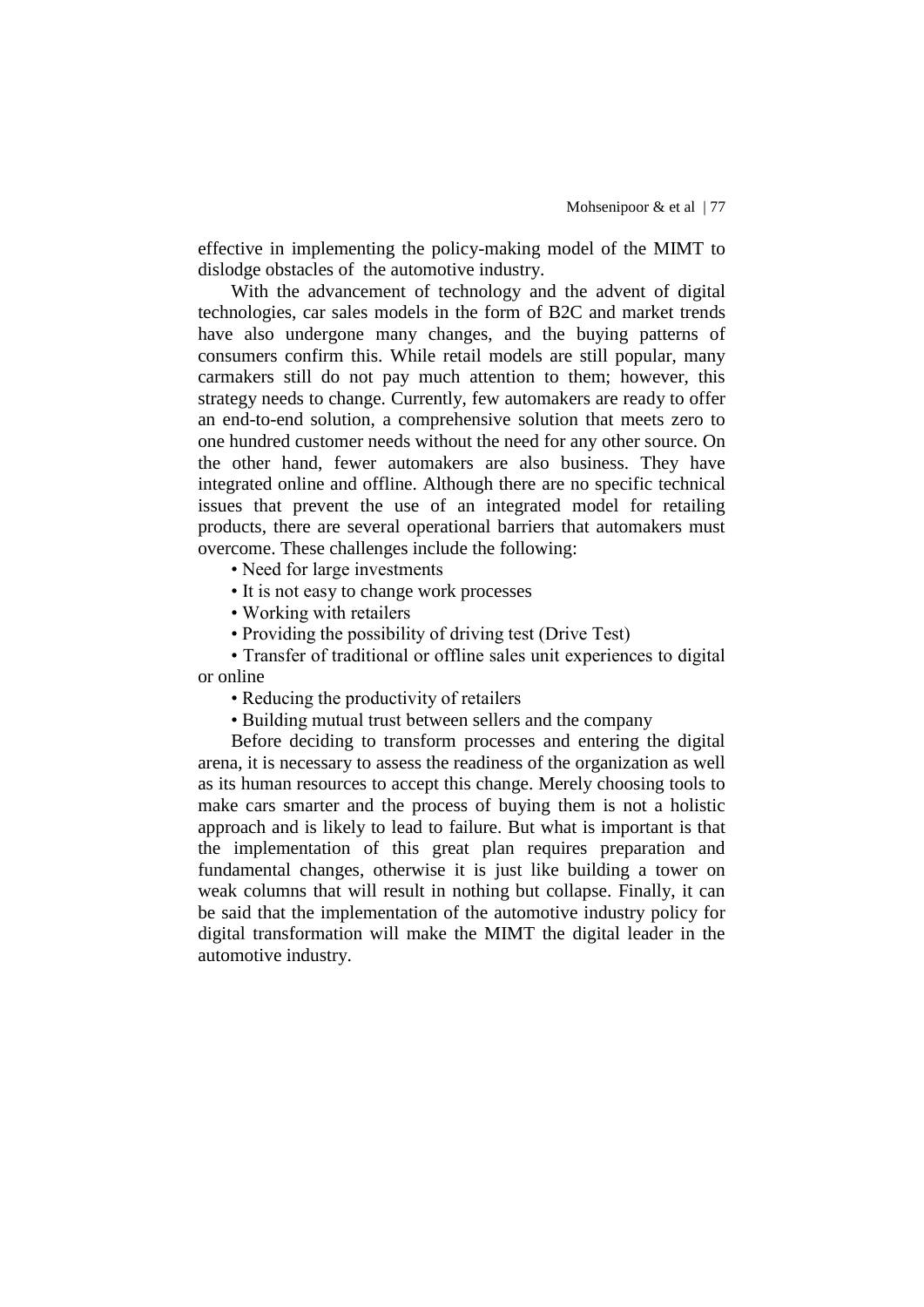#### **Reference**

- Afrasiabi, Roya; Maleki, Azam. (2021). Investigating the Dimensions of Public Policy from the Islamic Perspective with Emphasis on Justice and Participation, Quarterly Journal of New Research Approaches in Management and Accounting, 4 (29), 1-15. [in Persian]
- Baidi Moferdnia, A., Monavarian, A., Rahbar & f. Asgharpour Ezzat, A. (2019). Designing a new cross-border trade monitoring policy model using data foundation theory. Journal of Innovation and Creativity in Humanities, 8: 23-56. [in Persian]
- Chen, Y., Lawell, C. Y. C. L., & Wang, Y. (2020). The Chinese automobile industry and government policy. Research in Transportation Economics, 8(4), 108-129. <https://doi.org/10.1016/j.retrec.2020.100849>
- Crouch C. (2018) Redefining labour relations and capital in the digital age, in Neufeind M., O´Reilly J. and Ranft F. Work in the digital age: challenges of the fourth industrial revolution, London, Rowman & Littlefield, 187-197.
- Engblom, S. (2018). Employment Protection, Collective Bargaining, and Labour Market Adaptability: The Swedish Employment Security Councils in a Comparative Context. *Employment Protection, Collective Bargaining, and Labour Market Adaptability: The Swedish Employment Security Councils in a Comparative Context*, 887-905. <https://doi.org/10.3280/GDL2018-160009>
- Ewert, B., Loer, K., & Thomann, E. (2021). Beyond nudge: advancing the state-of-the-art of behavioural public policy and administration. *Policy & Politics*, *49*(1), 3-23.

<https://doi.org/10.1332/030557320X15987279194319>

- Fartouk, Hamid; Tahmasebi, Siamak. (2021). The missing link of industrial policy in the Iranian automotive industry. *Year Management Improvement*, 14 (3), 139-154. 2).
- Figueira, I., Domingues, A. R., Caeiro, S., Painho, M., Antunes, P., Santos, R., ... & Ramos, T. B. (2018). Sustainability policies and practices in public sector organisations: The case of the Portuguese Central Public Administration. *Journal of Cleaner Production*, 202, 616-630. <https://doi.org/10.1016/j.jclepro.2018.07.244>
- Holsti, O. R. (1969). Content analysis for the social sciences and humanities, *Reading*, MA: Addison-Wesley.
- Hosseini, Ismail; Saei, Ahmad (2018). A comparative study of Iran-South Korea policy in the field of automotive industry. *Journal of International Relations Studies*, 10 (39), 9-29. [in Persian]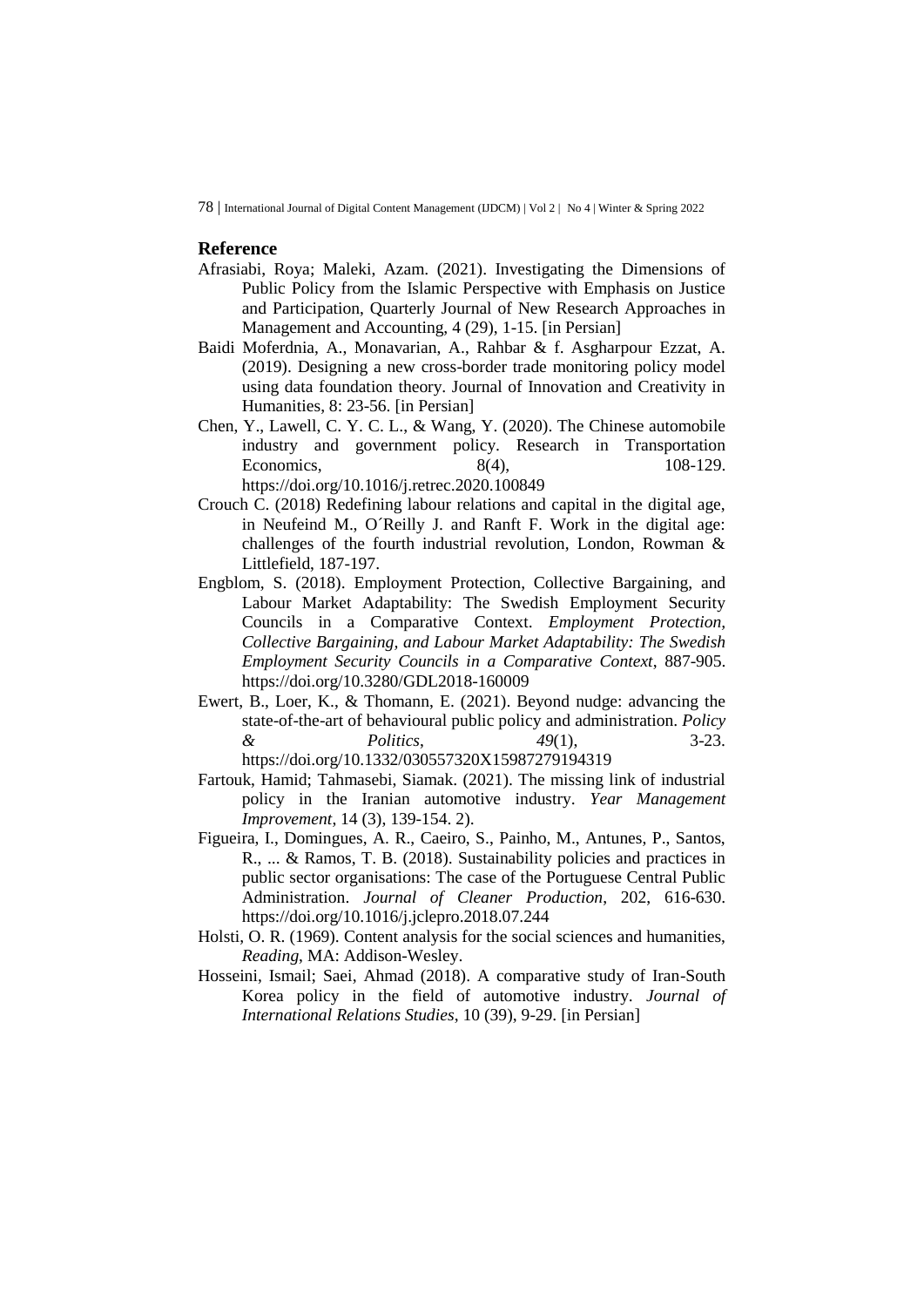- Ismaili, Ahmad; Ghazi, Soroush; Sufi, Bamdad; Manteghi, Manouchehr. (2021). The pattern of industrial development in the automotive parts industry. *Management Improvement*, 15 (51), 125-147. [in Persian]
- Jia, M., Liu, Y., Lieske, S. N., & Chen, T. (2020). Public policy change and its impact on urban expansion: An evaluation of 265 cities in China. *Land Use Policy*, 97, 104754. <https://doi.org/10.1016/j.landusepol.2020.104754>
- Jolly C. (2018) Collective action and bargaining in the digital era, in Neufeind M., O´Reilly J. and Ranft F. Work in the digital age: challenges of the fourth industrial revolution, London, Rowman & Littlefield, 209-222.
- Karimpour, Ahmad; Arasti, Mohammad Reza; Akbari, Mohammad Reza (2019). Macro-policy for product architecture in the automotive industry A tool for integrated design. [in Persian]
- Kergroach S. (2017) Industry 4.0: new challenges and opportunities for the labour market. *Foresight and STI Governance*, 11 (4), 6–8. <https://doi.org/10.17323/2500-2597.2017.4.6.8>
- Kooshan, Amir Hossein; Ebrahimi, Abbas (2021). A comparative study of success factors in automotive industry localization policies. *International Business Management*, 4. [in Persian]
- Kumar, N., Mathiyazhagan, K., & Mathivathanan, D. (2020). Modelling the interrelationship between factors for adoption of sustainable lean manufacturing: a business case from the Indian automobile industry. *International Journal of Sustainable Engineering*, 13(2), 93-107. <https://doi.org/10.1080/19397038.2019.1706662>
- Kunst D. (2019) Deskilling among manufacturing production workers, *Discussion Paper 2019-050/ VI, Amsterdam, Tinbergen Institute Amsterdam*. <https://doi.org/10.2139/ssrn.3429711>
- Lee, J. W., & Tan, W. N. (2019). Global Corporate Citizenship: Crosscultural Comparison of Best Practices in the Global Automotive Industry. *The Journal of Asian Finance, Economics and Business (JAFEB),* 6(1), 261-271.

<https://doi.org/10.13106/jafeb.2019.vol6.no1.261>

- Liopis, C. Rubio, F. Valero, F. (2021). Impact of digital transformation on the automotive industry. Technol Forecast Soc Change, 162: 10-18. <https://doi.org/10.1016/j.techfore.2020.120343>
- Mohaghar, Ali; Asghari, Ezzat; Qudsi, Hassan (2021). Presenting a conceptual model of the impact of production and operations management strategies on sustainable competitive advantage in the Iranian automotive industry. *Productivity Management*, 15 (56), 163- 187. [in Persian]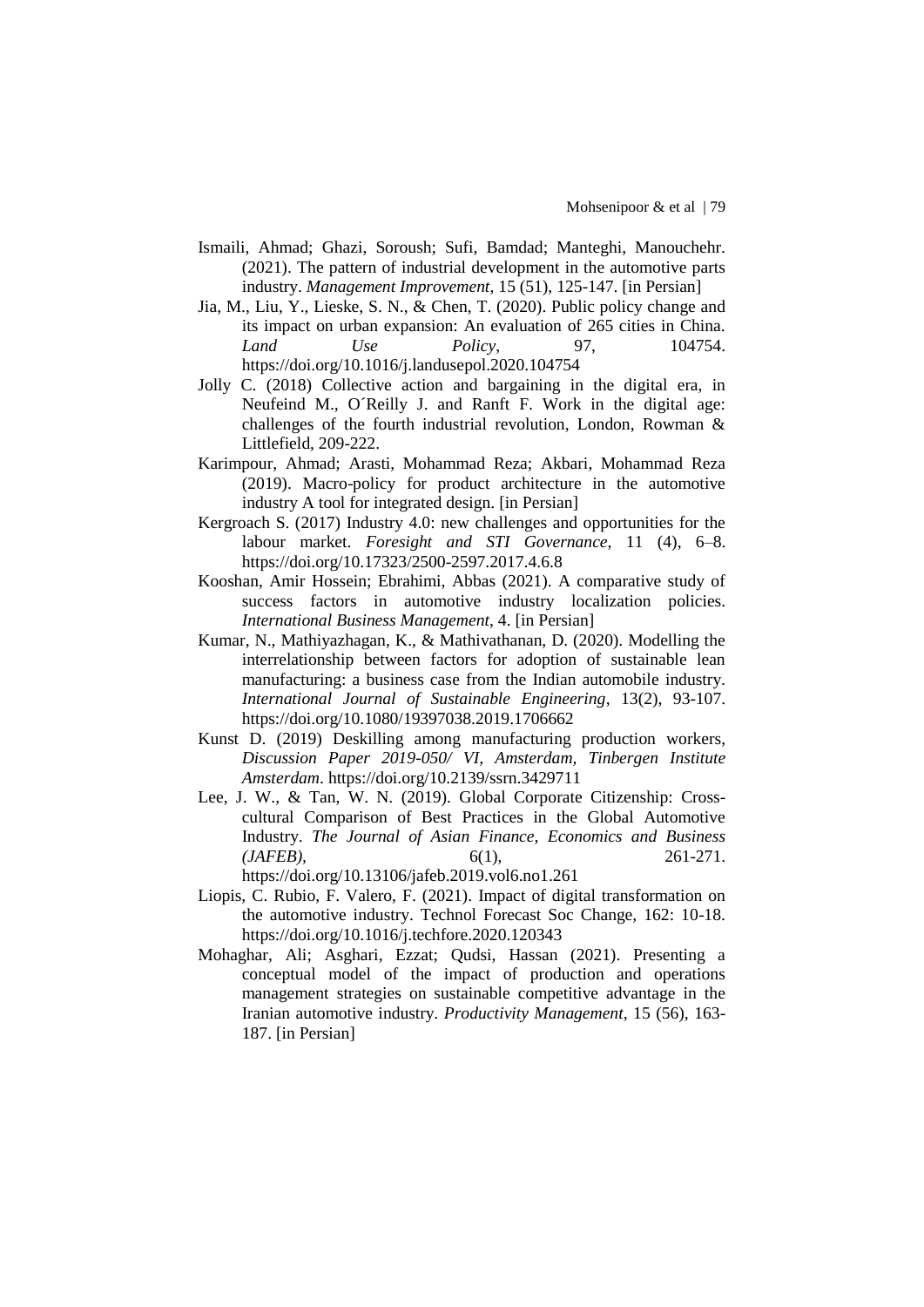- Monem, Roya; Vakili, Hamid; Rahnama, Fereydoun. (2021). Determining the dominant pattern of capital structure in the automotive industry and parts manufacturing*. Financial Management Strategy*, 9 (32), 177-202. [in Persian]
- Nadiri, Mahshid; Mortazavi, Negar; Haghighat, Fatemeh. (2020). An Analysis of Production Support Policies in the Iranian Automotive Industry. *Public Policy Quarterly*, 5 (4), 211-240. [in Persian]
- Nejad Hussein, Hamzeh (2021). The relationship between knowledge management and performance of the research and development unit in Iran Khodro Company, Master Thesis, Allameh Tabatabaei University. [in Persian]
- Novta N. and Pugacheva E. (2018) Manufacturing jobs: implications for income inequality, LIS Working Paper Series 736, Luxembourg, Luxembourg Income Study
- Paluch S., Antons D., Brettel M., Hopp C., Salge T.O., Piller F., Wentzel D. (2019). Stage-gate and agile development in the digital age: promises, perils, and boundary conditions. *J. Bus. Res.* <https://doi.org/10.1016/j.jbusres.2019.01.063>
- Parsa, Ghazal. (2015), Car Safety. The Promise of Occupational Safety and Health, Volume 7, Number 31, pp. 11-21. [in Persian]
- Ranjbar, Hadi; Haqdoost, Akbar; Salsali, Mahvash; Khoshdel, Ali. (2013) Sampling in Qualitative Research: A Guide to Getting Started. Health and Military Sciences Research, Volume 2, Number 3, pp. 238-250. [in Persian]
- Rubio F., Llopis-Albert C. (2020). Viability of using wind turbines for electricity generation in electric vehicles. *Multidiscipl. J. Educ. Soc. Technol. Sci.* 6(1):115–126. <https://doi.org/10.4995/muse.2019.11743>
- Shigeta, N., & Hyssein, S. E. (2021). Sustainable Development of the Automobile Industry in the United States, Europe, and Japan with Special Focus on the Vehicles' Power Sources. Energies, 14(1), 78.
- Shirvani, Muslim, Fazli, Safar; Amin, Zahra. (2020). Strategy planning in Iran's automotive industry with a strategic foresight approach and focus on science, technology and innovation. *Strategic Studies in Public Policy*, 9 (31), 77-95. [in Persian]
- Strauss, A., & Corbin, J. (1994). Grounded theory methodology: An overview.
- Vasileiou, K., Barnett, J., Thorpe, S., & Young, T. (2018). Characterising and justifying sample size sufficiency in interview-based studies: systematic analysis of qualitative health research over a 15-year period. *BMC medical research methodology*, 18(1), 1-18. <https://doi.org/10.1186/s12874-018-0594-7>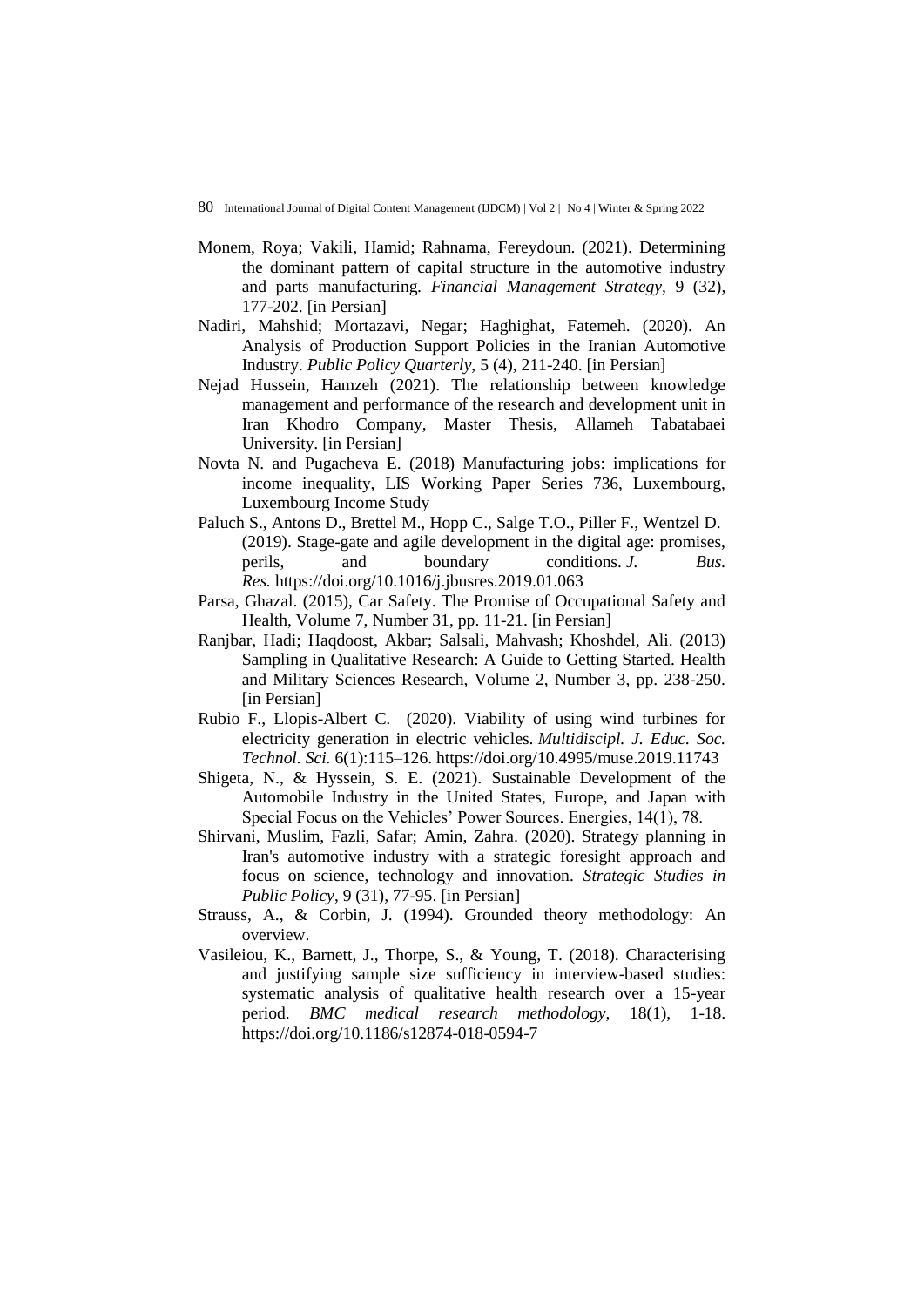Mohsenipoor & et al | 81

Winkelhake U. (2021). Challenges in the digital transformation of the automotive industry. *ATZ Worldw.* 121:34–36. <https://doi.org/10.1007/s38311-019-0074-7>

**How to Cite:** Mohsenipoor, A., Matani, M., Gholipoor Kanani, Y., Mehrara, A. (2022). Policy-Making Model for the Ministry of Industry, Mine and Trade Based on Digital Transformation, *International Journal of Digital Content Management (IJDCM)*, 2(4), 65-89. DOI: 10.22054/DCM.2022.14019

ـــــــــــــــــــــــــــــــــــــــــــــــــــــــــــــــــــــــــــــــــــــــــــــــــــــــــــــــــــــــــــــ

 $\overline{O}$ (cc International Journal of Digital Content Management (IJDCM) is licensed under a Creative Commons Attribution 4.0 International License.